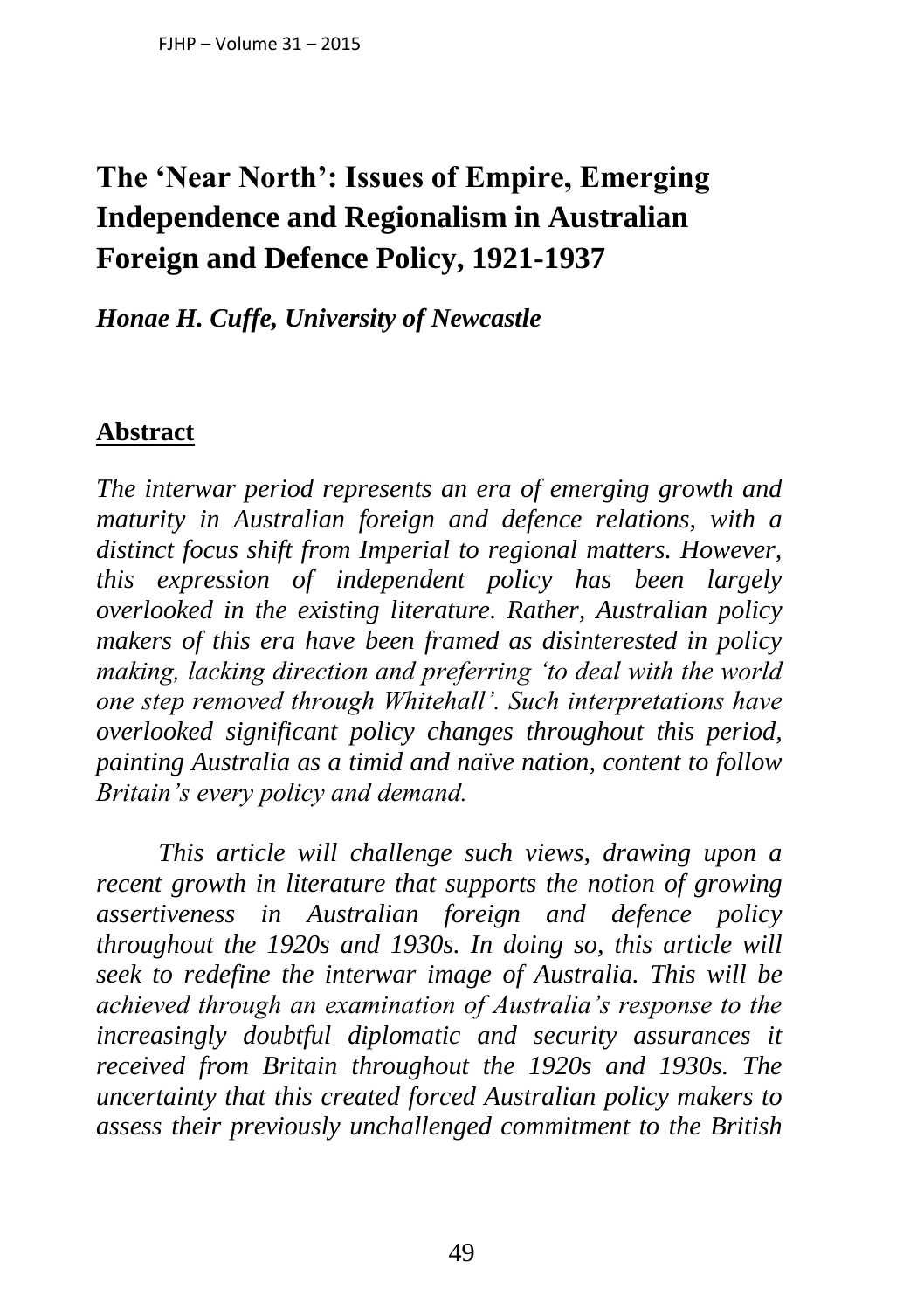*Empire and to consider the growing significance of Australia's direct region in policy making, ultimately finding that the pursuit of a new policy direction was necessary. This article will examine this new assertiveness in policy making within the context of appeasement and rearmament, explicitly in its relation towards the potential regional aggressor Japan.* 

## *This paper has been peer reviewed.*

1

The interwar period represents an era of emerging growth and maturity in Australian foreign and defence relations, with a distinct shift from Imperial to regional matters.<sup>1</sup> This shift towards regionalism came largely as a result of increasing doubt in the diplomatic and security assurances Australia received from Britain, emerging during the 1920s and intensifying throughout the 1930s, and the rapidly changing world order in which Australian policy makers were forced to assess their reliance upon the British Empire. However, when surveying the scholarship dealing with this period, Australia's emerging independence in policy making is largely overlooked. Rather, there is a dominant view in which Australia's isolation, small population and limited defence capabilities see it deemed a nation whose power upon the international stage was trivial and whose foreign policy was slow to develop. According to this interpretation, Australian policy makers have been framed as

<sup>&</sup>lt;sup>1</sup> Australia's direct region encompasses principally those nations within the Pacific and Indian Oceans, spanning from Indonesia in Southeast Asia up to Japan in East Asia. To indicate this region, terms Far East and Pacific will be used interchangeably throughout this paper, for it was the Far East to the British, and called so by Australia despite being the Near North geographically.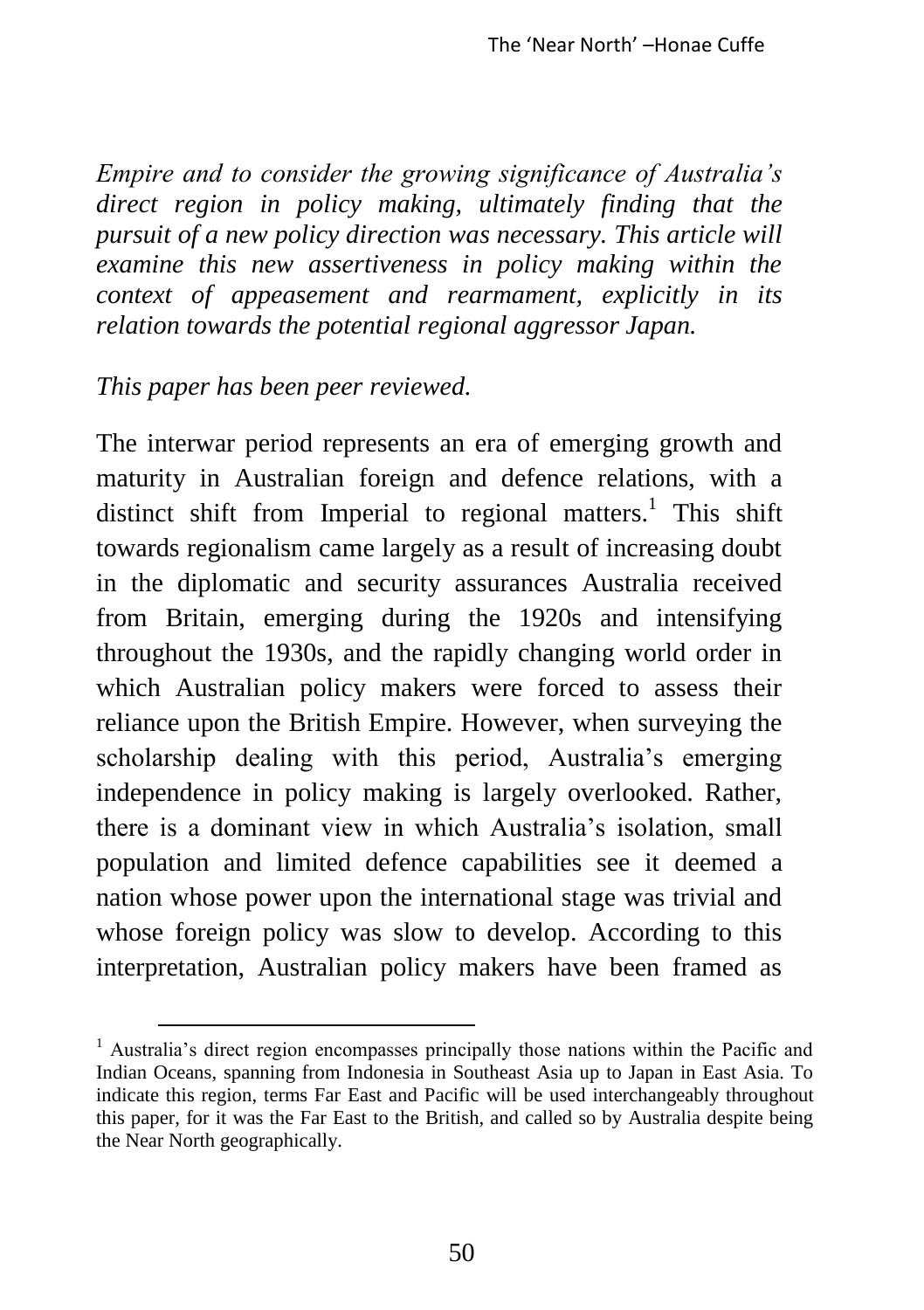<u>.</u>

lacking any independent policy direction and, moreover, disinterested in such matters. Eric Andrews reinforces this with his argument that Australia, still a young nation, lacked the interest or skills needed to develop and coordinate its own policy measures. This disinterest and inexperience, Andrews suggests, saw the Australian Government adopt 'few policies or ideas of its own', content to keep Australia removed entirely from the decision making process by following those polices outlined by the United Kingdom Government.<sup>2</sup> The ongoing influence of such views can be identified in Christopher Waters' *Australia and Appeasement: Imperial Foreign Policy and the Origins of World War II*, which, written more than three decades after Andrews' work, concludes that, '[d]uring the interwar era Australia did not have its own foreign policy but dealt with the world one step removed through Whitehall.<sup>3</sup> Such perspectives

<sup>2</sup> E. M. Andrews, *Isolationism and Appeasement in Australia: Reactions to the European Crisis, 1935-1939* (Canberra: Australian National University Press, 1970), 3-6, 25; E. M. Andrews*, A History of Australian Foreign Policy: From Dependence to Independence* (Melbourne: Longman Cheshire Pty. Ltd., 1979), 70; E.M. Andrews, *The Writing on the Wall: The British Commonwealth and Aggression in the East, 1931-1935* (Sydney: Allen and Unwin, 1987), 24-5. <sup>3</sup> C. Waters, *Australia and Appeasement: Imperial Foreign Policy and the Origins of World War II* (London: I.B. Tauris and Co. Ltd., 2012), 7. Admittedly, Waters recognises Australia's growing contribution to foreign policy, however, this contribution is limited to Empire policy and European events, such as the appeasement of European aggressors. Such an approach tends to prioritise Imperial policy above Australia's own national interests, overlooking key region specific events such as the Gepp Mission and Manchurian Crisis. Such an approach limits Australian foreign and defence policy interests to the Imperial sphere, overlooking the weight that regional concerns played in the nation's policy making. As such it cannot be seem to truly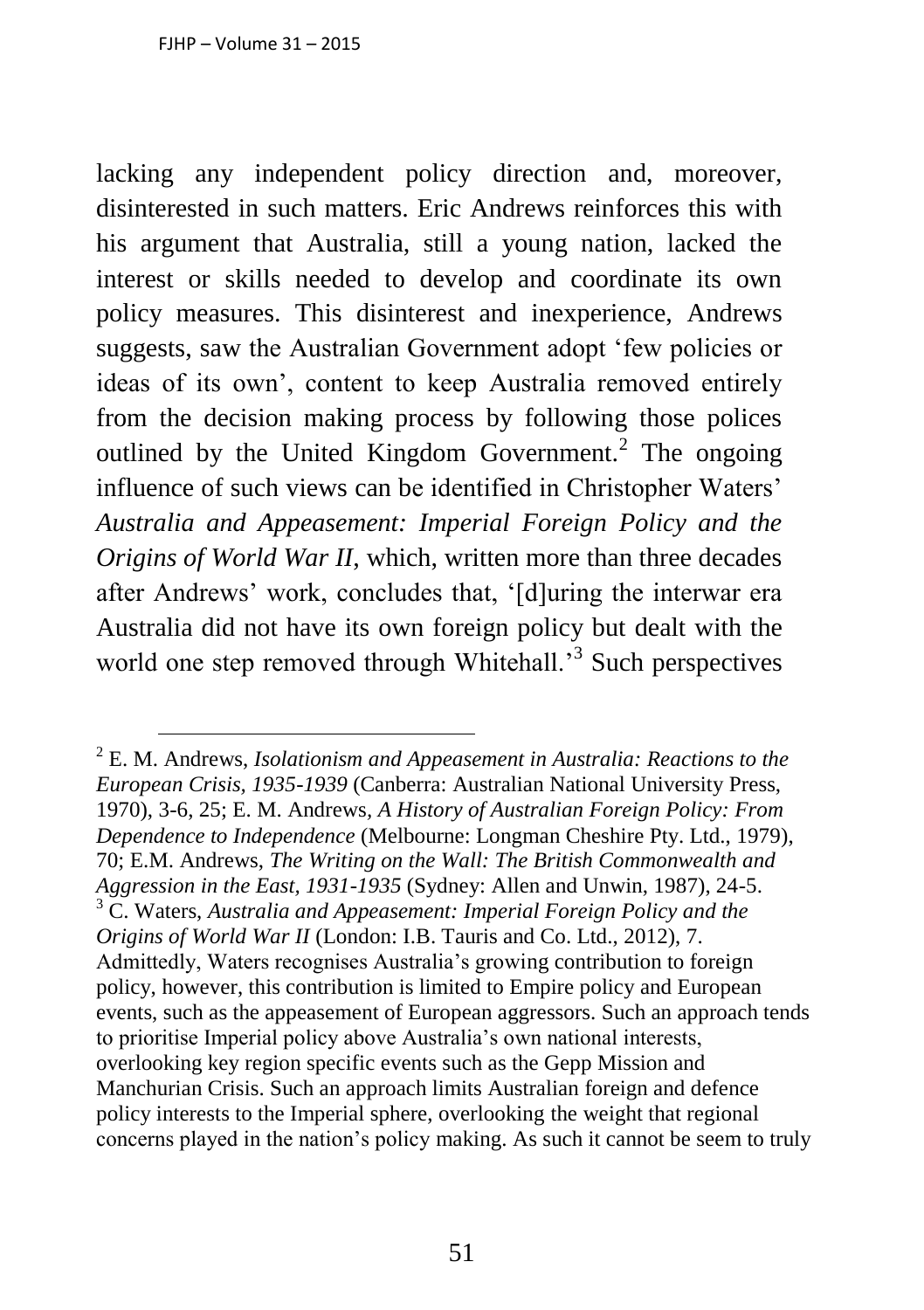have seen historians disregard significant events and policy changes throughout the period under study, painting Australia as a timid and naïve nation whose policy makers, rather than take independent action, were committed to Britain and the Empire regardless of the limitations and varying suitability of this framework.

In more recent years there has been a new growth of literature supporting the notion of an emerging independence and regional focus in Australia's interwar policies. Scholars such as David S. Bird, in *J. A. Lyons – the 'Tame Tasmanian': Appeasement and Rearmament in Australia, 1932-39,* and C. Bride and B. Attard's edited collection of essays, *Between Empire and Nation: Australia's External Relations from Federation until the Second World War*, provide a varied and critical analysis of Australian foreign and defence policy, recognising the emergence of a more independent policy and the complexity of balancing both Empire and regional interests.<sup>4</sup> This paper will support such interpretations, seeking to challenge the dominant historical view and highlight Australia's

support the notion of an independent Australian policy approach. See *Australia and Appeasement,* particularly Chapters 3, 4 and 6.

<sup>4</sup> See David S. Bird, *J. A. Lyons – the 'Tame Tasmanian': Appeasement and Rearmament in Australia, 1932-39* (North Melbourne: Australia Scholarly Publishing, 2009); eds. C. Bridge, and B. Attard, *Between Empire and Nation: Australia's External Relations from Federation until the Second World War*  (Kew: Australian Scholarly Publishing, 2000). See also, J. B. O'Brien, "Empire v. National Interests in Australian-British Relations during the 1930s." *Historical*  S*tudies* 22(89) (1987): 569-86; A. T. Ross, *Armed and Ready: The Industrial Development and Defence of Australia, 1900-1945* (Wahroonga: Turton and Armstrong, 1995).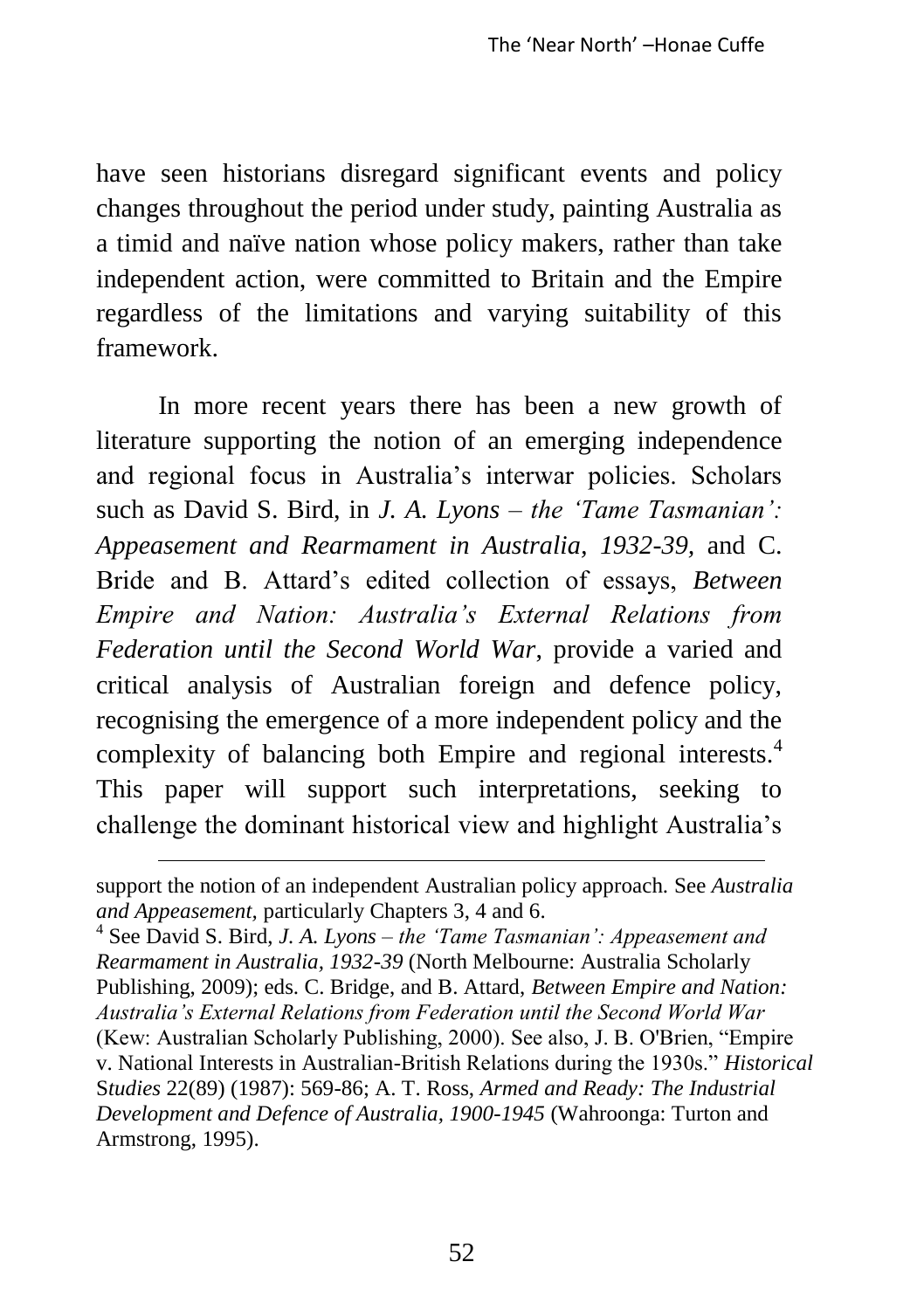1

shift to greater assertiveness and regionalism during this era. This article will do so through an examination of the two defining and interrelated policies of the interwar period, appeasement and rearmament, and the manner in which Australia's new assertiveness and region specific policy was imbued within them  $5$ 

Australia's growing independence in policy making during the interwar period is illustrated most explicitly in its relations with Japan, as the nation's policy makers sought to stabilise and strengthen relations with their ever uncertain neighbour. This diplomatic assertiveness came in direct response to fears for Britain's waning power and absence of foreign policy planning for the Pacific. The first distinct indicator of such came at the Washington Naval Conference of 1921/22, at which Britain agreed to the Five Power Treaty, comprising of Britain, France, the US, Japan, and Italy. This was specifically a naval treaty which saw agreements made on disarmament, heavy limitations placed upon the tonnage of new capital ships and the consequential need to scrap approximately 40 per cent of previously existing ships to meet the treaty restrictions.<sup>6</sup> This ratio, John McCarthy notes, was in Japan's favour in terms of areas of concern, with Britain having interests in the Pacific,

 $<sup>5</sup>$  Appeasement being the idea that potentially aggressive nations can be pacified</sup> through diplomatic actions.

<sup>6</sup> T.B. Millar, *Australia in Peace and War: External Relations Since 1788*  (Botany: Australian National University Press, 1991), 97; J. McCarthy, *Australia and Imperial Defence 1918-39: A Study in Air and Sea Power* (St. Lucia: University of Queensland, 1976), 11.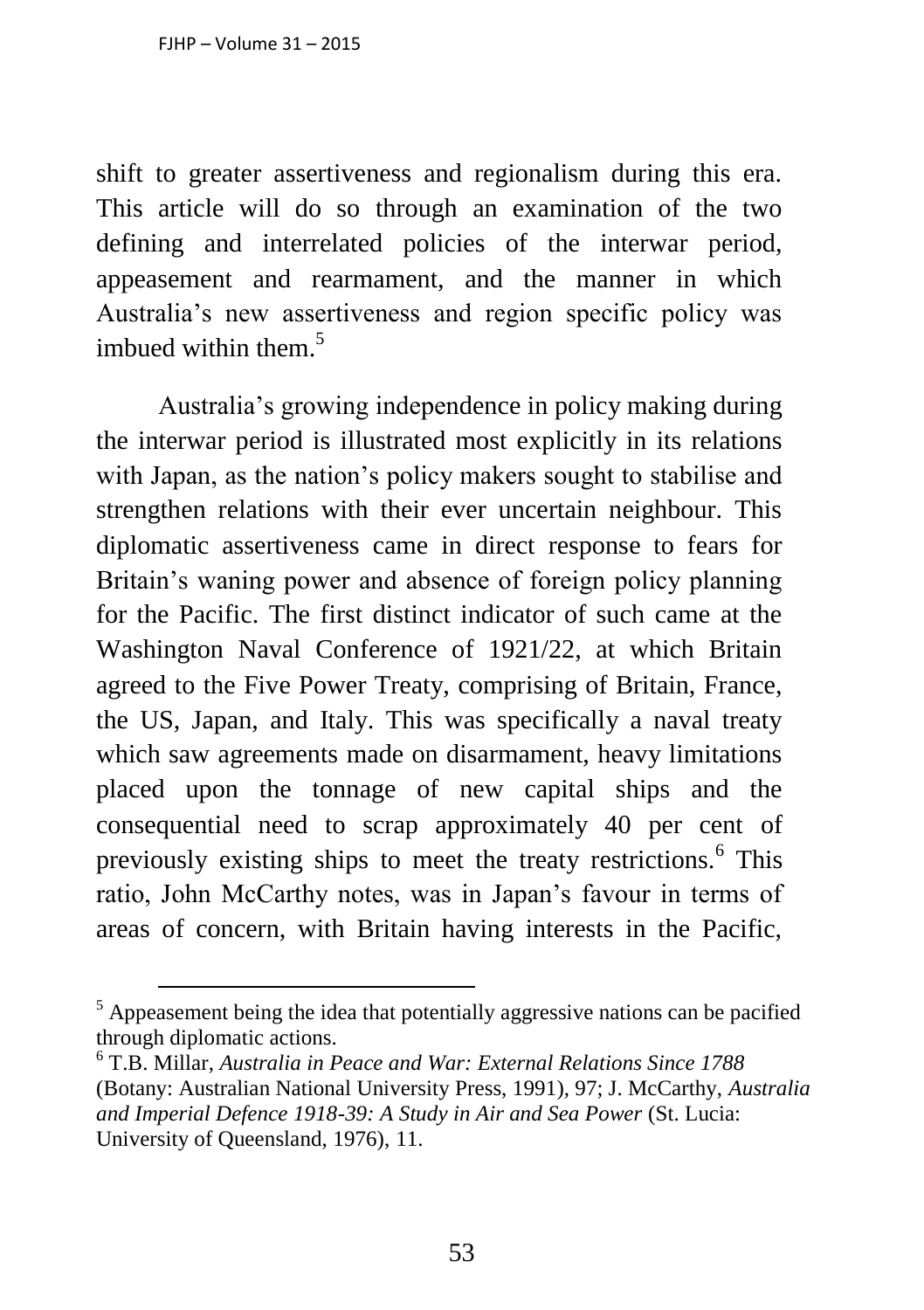Atlantic and Indian Oceans, whilst Japan's sole region of concern was the Pacific.<sup>7</sup> Additionally, the Washington Conference saw the Anglo-Japanese Alliance end in preference of a Four Power Pact – comprised of Japan, the United States, Britain and France.<sup>8</sup> These agreements were based upon the ten year rule, whereby it was assumed that the peace established at Versailles in 1919 would ensure that no major international conflict would eventuate within the next ten vears.<sup>9</sup> However, this assumption was not one that Australia necessarily shared.<sup>10</sup>

For Australia, who had long harboured fears that Japan would pursue an expansionist policy within the Pacific, the agreements made at Washington were detrimental, primarily because Japan and Australia no longer shared an ally in Britain, leaving no diplomatic advantage against possible Japanese expansion or aggression.<sup>11</sup> Moreover, following the end of the First World War, Japan had emerged as the third largest naval power in the world, and Australian and Japanese territorial interests were brought closer with the redistribution of forfeited German colonies seeing Australia gain mandate over New Guinea, and Japan granted the Shandong and Jiaozhou Bay

-

<sup>7</sup> McCarthy, *Australia and Imperial Defence*, 11.

<sup>8</sup> McCarthy, *Australia and Imperial Defence,* 11.

<sup>9</sup> P. Kennedy, *The Rise and Fall of British Naval Mastery* (London: Fontana, 1991), 328; C. K. Webster and N. Frankland, *The Strategic Air Offensive Against Germany 1939-45, Vol. IV* (London: H.M.S.O., 1961), 84.

<sup>10</sup> Kennedy, *Rise and Fall*, 328; C. K. Webster and N. Frankland, *The Strategic Air Offensive Against Germany 1939-45,* Vol. 4 (London: H.M.S.O., 1961), 84.

<sup>&</sup>lt;sup>11</sup> C. Bell, *Dependent Ally: A Study in Australian Foreign Policy* (Melbourne: Oxford University Press, 1988), 10.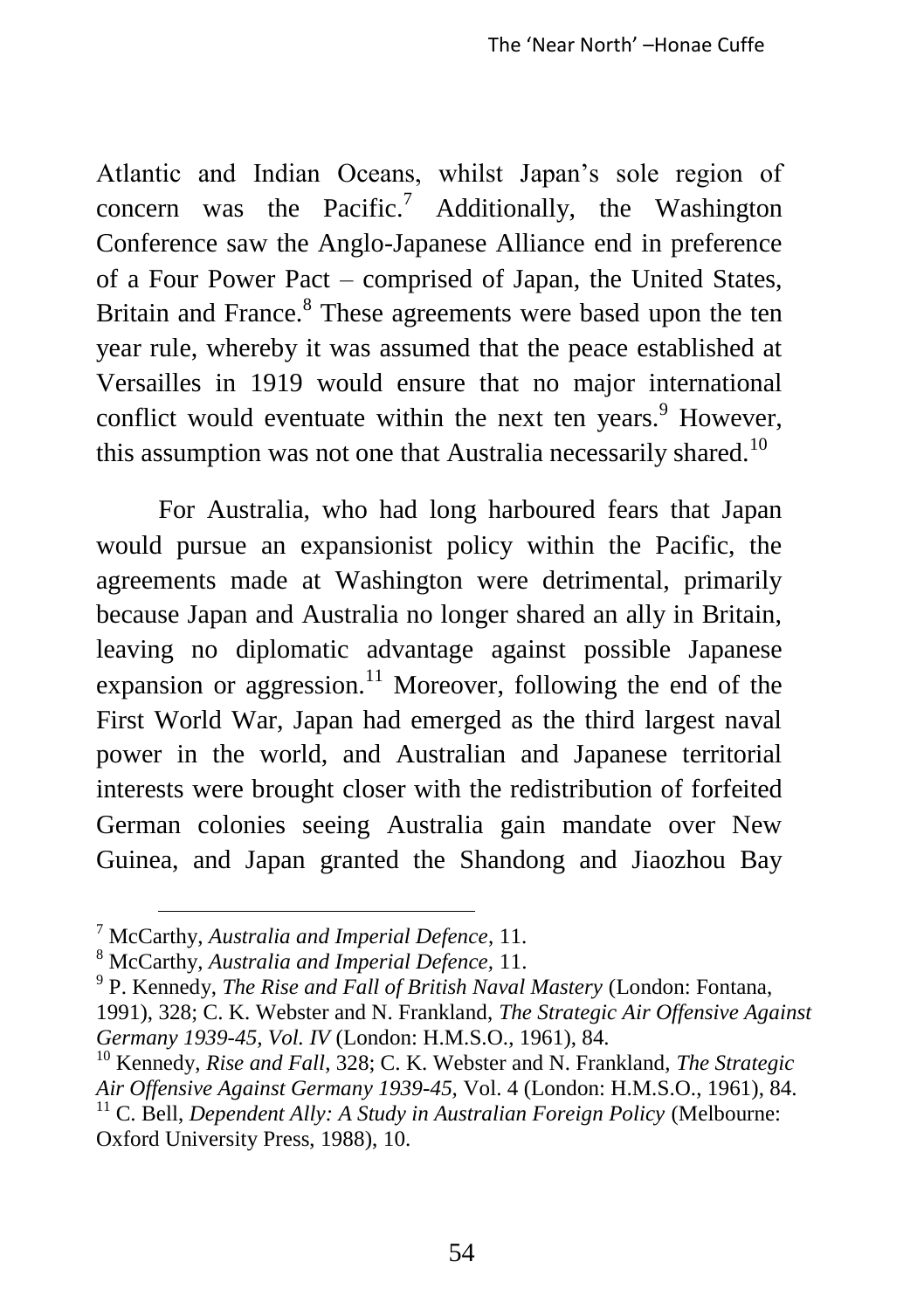territories. If Japan were to adopt a policy of regional expansion, Australia saw itself as a likely target.<sup>12</sup> Accordingly, Australia was simply not willing to trust the assumptions of a sedated Japan.<sup>13</sup> In light of this, the Washington Conference brought with it a changing world order, one in which Empire power was being redefined, and so too Australia's previously secure and relatively uncompromised world view.<sup>14</sup>

Australia's growing doubt in British foreign and defence planning was evident as key Australian figures began to realistically evaluate the Four Power Pact. For instance, Prime Minister William Hughes concluded that the Four Power Pact provided merely a loose security agreement which was not backed by force and, therefore, unable to guarantee against an attack.<sup>15</sup> It appeared that Britain's commitment to and strategic planning for Australia's immediate region was inadequate. As such, the nation would need to pursue a policy that secured its national interests.

Initially little was done in attempts to pursue such policy, however, 1931 would change this.<sup>16</sup> In September 1931, the

-

<sup>&</sup>lt;sup>12</sup> McCarthy, *Australia and Imperial Defence*, 7-8; M. Tate and F. Foy, "More Light on the Abrogation of the Anglo-Japanese Alliance," *Political Science Quarterly* 74(4) 1959: 535-6.

<sup>13</sup> McCarthy, *Australia and Imperial Defence*, 8.

<sup>14</sup> C. Bridge and B. Attard, "Introduction," in *Between Empire and Nation,* 1.

<sup>&</sup>lt;sup>15</sup> Penang Conference Report, March 1921. TNA: ADM 11-3165.

<sup>&</sup>lt;sup>16</sup> This lack of action by Australia throughout the 1920s can in part be attributed to the ongoing process of recovery following the First World War and the advent of the Great Depression.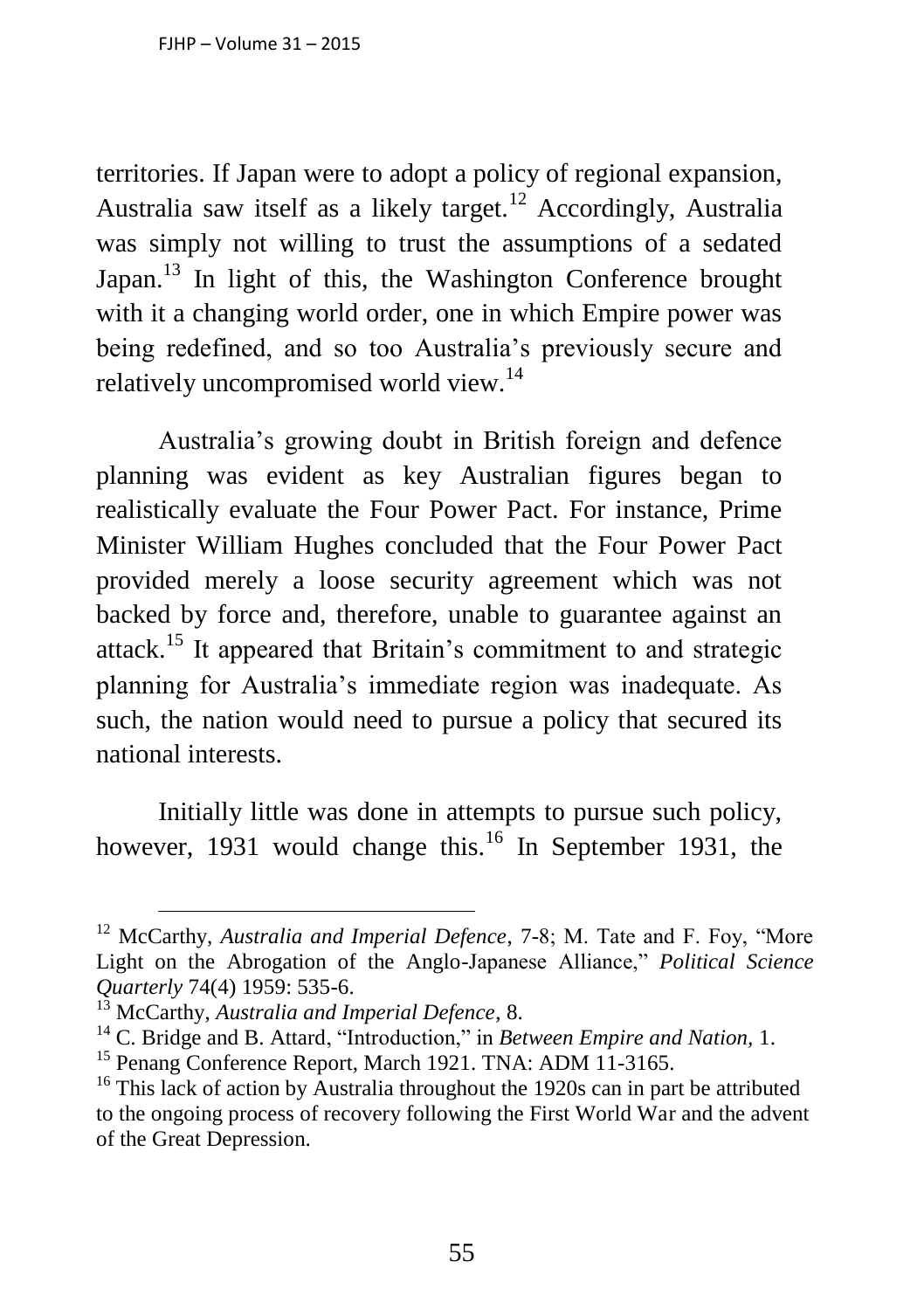Japanese military invaded the Chinese province of Manchuria, eventually establishing the puppet state of Manchukuo.<sup>17</sup> Through the Manchurian Crisis, it became apparent that Japan was an aggressive, expansionist power with the potential to disrupt the regional order, and the need for Australia to establish its own region-specific foreign policy became irrefutable. It was to be a policy of appeasement, seeking to conciliate Japan and encourage regional stability.

Having violated the League of Nations covenant, Japan faced sanctions, primarily economic, as a means of discouraging any further aggressive behaviour.<sup>18</sup> Australia rejected such sanctions on the grounds of trade and regional stability. At this point, the world was at the height of the Great Depression and Japanese trade was crucial for Australia's economic survival with Japan taking almost one quarter of Australian wool in 1931/32. Australia had no wish to see sanctions imposed that would threaten this trade relationship.<sup>19</sup> Moreover, Australia feared that such actions by the League would antagonise Japan, further threatening the security of the Pacific region if Japan were to react aggressively.<sup>20</sup> Australia, unwilling to support the course of the League, lobbied in London to avoid sanctions, and in turn sought to ensure British policy mirrored its regional

<sup>17</sup> Andrews, *The Writing on the Wall,* 37; Millar, *Peace and War,* 55.

<sup>&</sup>lt;sup>18</sup> E.M. Andrews, "The Australian Government and the Manchurian Crisis, 1931-34," *Australian Outlook*, 35(3) (1981):307-8.

<sup>19</sup> Andrews, "The Manchurian Crisis," 310; Bird, *Tame Tasmanian,* 40;

Andrews, *The Writing on the Wall*, 37-8, 77.

<sup>20</sup> Bird, *Tame Tasmanian,* 40.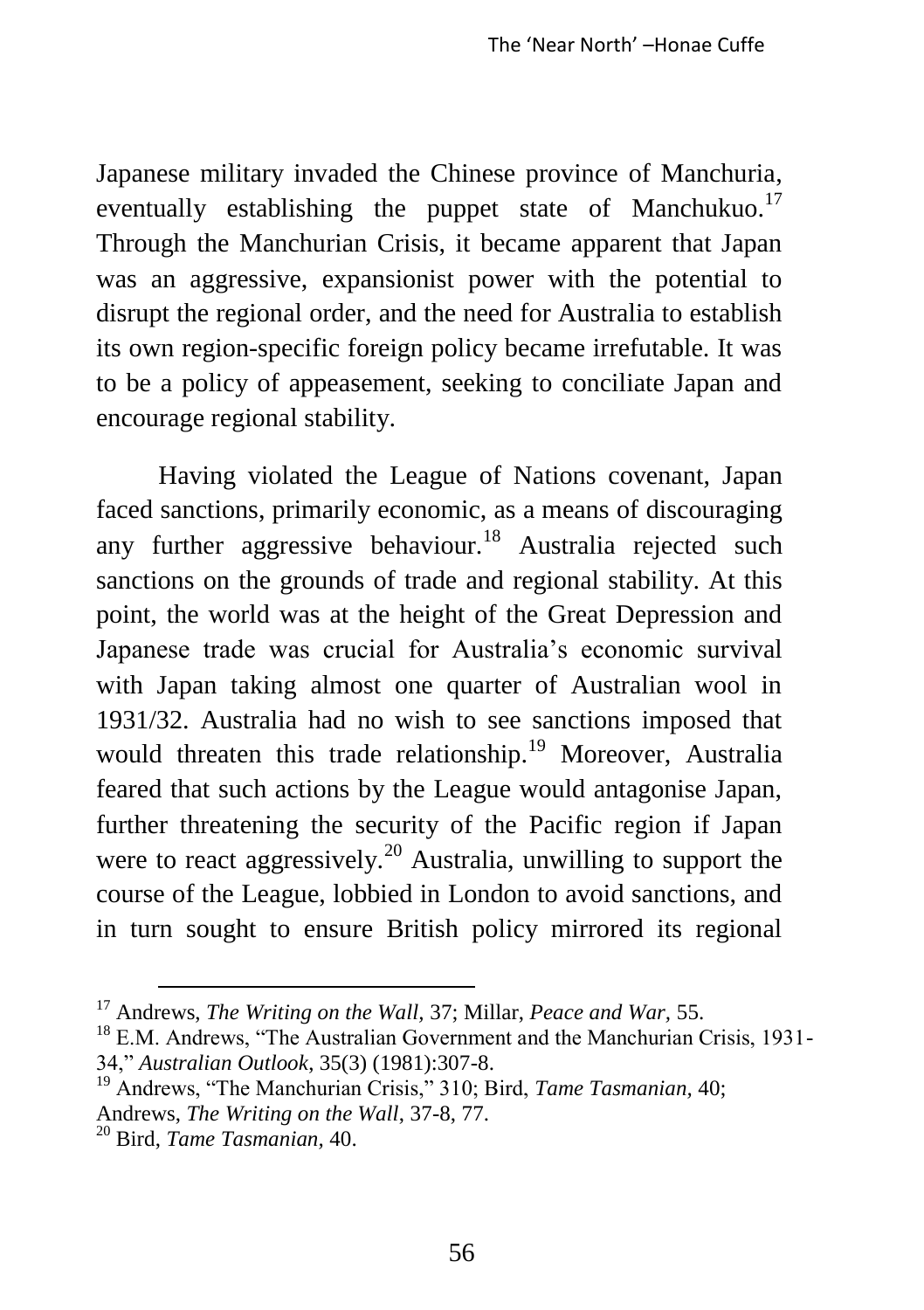interests.<sup>21</sup> This position is reflected in the comments of Attorney General, John Latham, to Australian High Commissioner in London, Stanley Bruce:

We agree that economic sanctions should not be applied or even considered by the Commonwealth Government…We are anxious not to adopt at any stage any attitude which might commit us to any participation in military etc. action on account of a quarrel between China and Japan in respect to Manchuria. *This should be the guiding principle.*<sup>22</sup>

Australia was able to resist sanctions, with Britain also wishing to avoid sanctions and any potential for further 'difficulties' with Japan.<sup>23</sup> Australia, however, was unable to convince Britain to adopt its diplomatic agenda, Britain having committed to the League policy of non-recognition of Manchukuo, a policy the Australian Government would never adopt. $24$  With non-recognition abolishing any hope of stabilising Anglo-Japanese relations and Australia's regional position, Australian policy makers were driven to seek a more active role in policy making and a more concerted attempt at regional appeasement, embodied in the 1934 Australian Eastern Mission visit to Japan.

<sup>21</sup> Bird, *Tame Tasmanian,* 37.

 $^{22}$  Australian Eastern Mission, 3 July 1934. NAA: A981, Far 5 Part 17 (emphasis added).

<sup>23</sup> Andrews, *The Writing on the Wall,* 75.

<sup>24</sup> Bird, *Tame Tasmanian,* 37.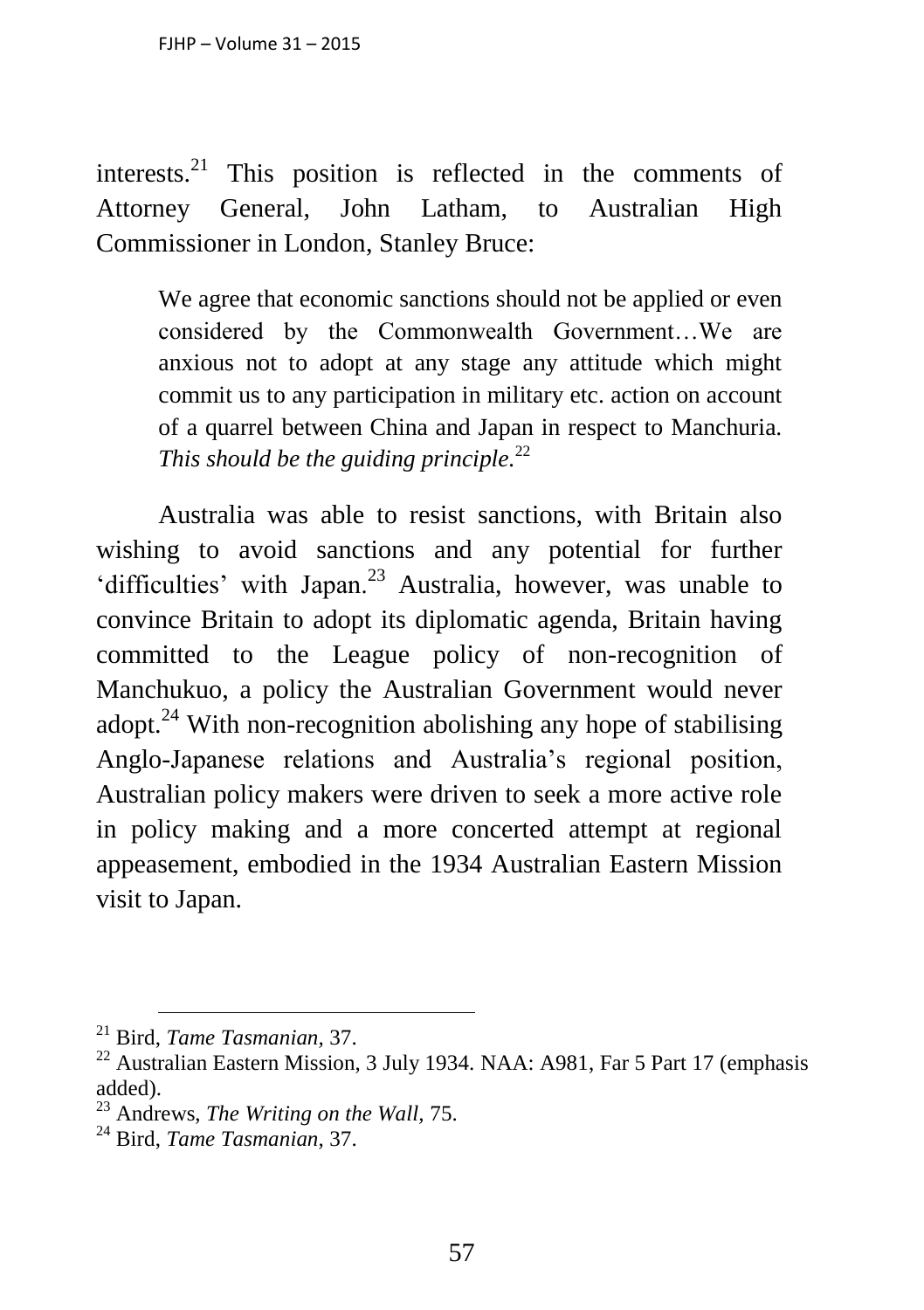The Mission, led by Latham, now Minister for External Affairs, was the first of its kind for Australia and was integral in the nation's reassessment of regional interests and diplomatic approaches to security in its positon within the Pacific.<sup>25</sup> Latham visited a number of countries in the region. Japan, however, was the primary interest of the mission, as Ruth Megaw suggests '[t]he rest of the Mission was peripheral to what was to take place there.'<sup>26</sup> Latham stressed Australia's geographical closeness to the Pacific and need for greater diplomacy there:

[I]t is important to endeavour to develop and improve our relations with our near neighbours, whose fortunes are so important to us, not only in economic matters, but also in relation to vital issues of peace and war…If war takes place there on a major scale, it is bound to affect Australia profoundly, whether or not the Commonwealth is actually engaged in that conflict. The whole of our interests, therefore, lie in doing everything in our power to prevent the risk of war in the East from becoming a pulsing reality.<sup>27</sup>

The Mission was executed at a strategically important time when Japan, due to the Manchurian Crisis, was isolated within the international community and seeking friendship, particularly

<sup>25</sup> I. Nish "Relations with Japan," in *Between Empire and Nation,* 132; R. Megaw, "The Australian Goodwill Mission to the Far East in 1934: Its Significance in the Evolution of Australian Foreign Policy," *Journal of the Royal* 

*Australian Historical Society* 59(4) (1973):249-50.

<sup>&</sup>lt;sup>26</sup> Millar, *Peace and War*, 38-9; Megaw, "Australian Goodwill Mission," 250.

<sup>&</sup>lt;sup>27</sup> Australian Eastern Mission, Confidential Report on trade between Australia and Japan, 1934. NAA: A981, Far 5 Part 16.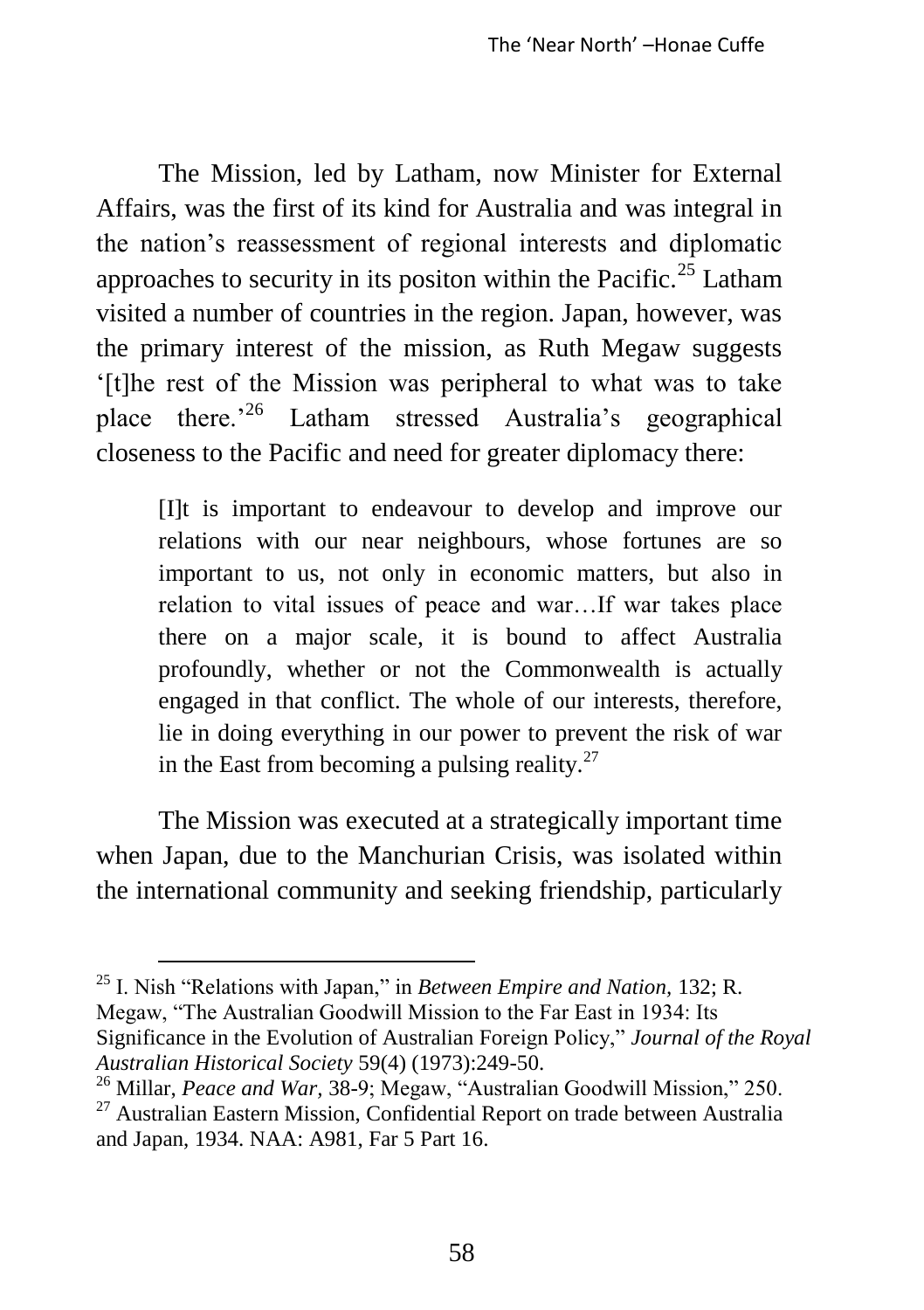within its direct region. $^{28}$  Accordingly, Latham used the Mission, particularly a meeting with Japanese Minister for Foreign Affairs, Kōki Hirota, as an opportunity to determine the future of Manchuria and convince Japan to re-join the League of Nations, Japan having announced its decision to leave by 1935.<sup>29</sup> It was urgent that Australia keep Japan within the folds of the League and the international peace it sought to maintain, for it was the only means available to constrain nations and hopefully maintain regional and global stability. The emphasis that Australian policy makers placed upon the Mission is evident in Latham's secret report. Unlike the public report, this report provides a deeper examination of regional concerns and highlights Australia's rigid commitment to appeasing Japan, going so far as to openly reject the League and by association British policy towards Manchuria:

It appears to me that the policy of non-recognition of Manchukuo is going to meet increasingly greater difficulties as time passes. So far as one can judge there is not the slightest probability that Manchukuo will cease to exist… [C]onsiderations should be given to the possibility of discovering some formula which would enable Japan and the League to "save face" and get rid of themselves what threatens to be a permanent source of poison in relations between Japan and other counties. It is improbable that any conceivable

<sup>&</sup>lt;sup>28</sup> Nish, "Relations with Japan," 132.

<sup>&</sup>lt;sup>29</sup> Bird, *Tame Tasmanian*, 25-6, 61; Megaw, "Australian Goodwill Mission," 250.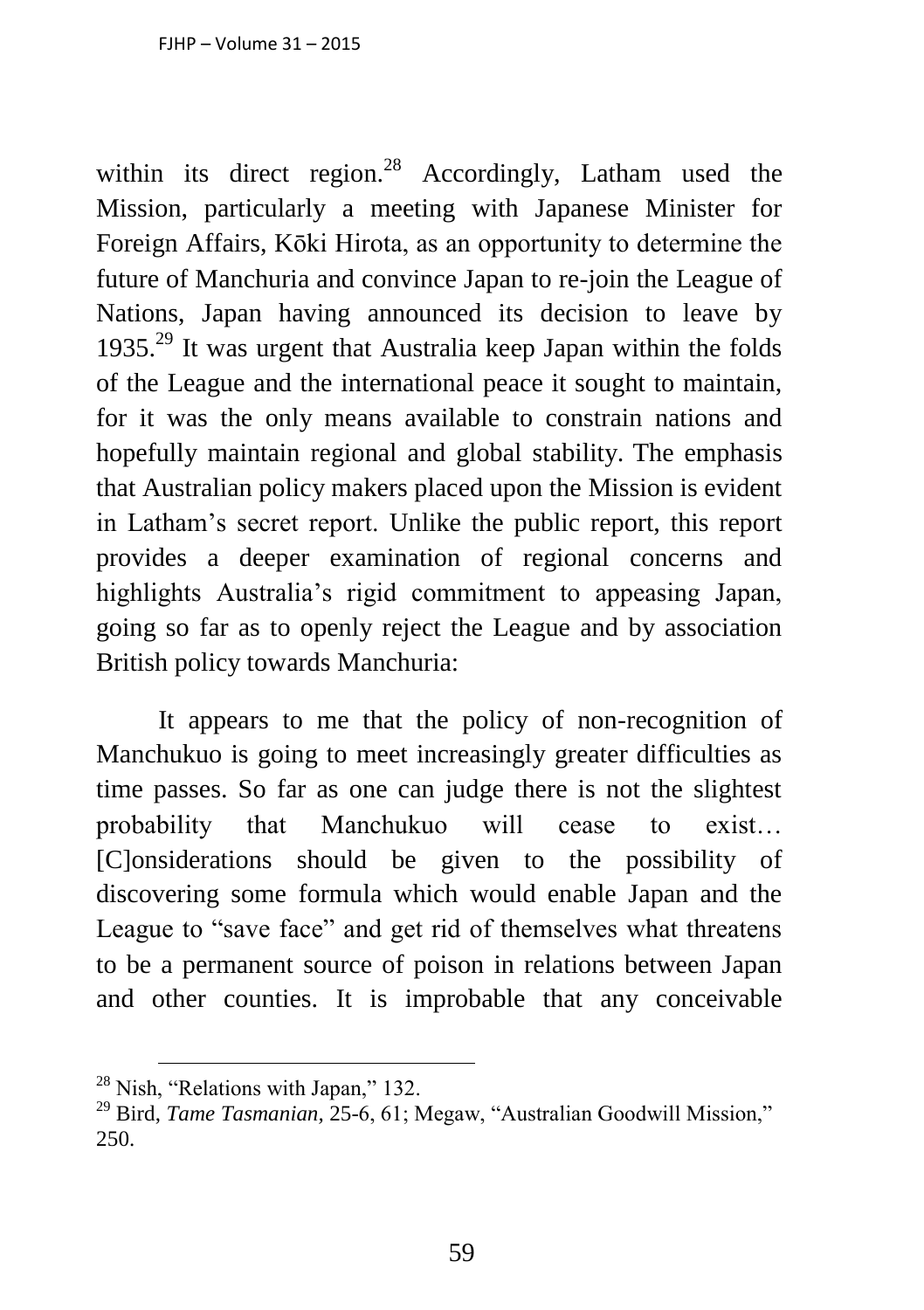formula would satisfy any of the Chinese factors, *but that could not be helped.*<sup>30</sup>

Despite the vagueness of this alleged 'formula', Latham's emphasis on pursuing a policy of appeasement towards Japan, despite contradicting both the League and Britain, is evident. Subsequently, Australia's emerging assertiveness in foreign policy is irrefutable.

Historically the diplomatic significance of the Australian Eastern Mission has been recognised. However, it has been overshadowed by its apparent ineffectiveness in the broader policy aims of appeasement. For instance Megaw, whose 1973 article is widely accepted as the conclusive evaluation of the Mission, argues that while 'splendidly successful' and 'innovatory' in terms of greater initiative in Australian foreign policy, the immediate and long-term significance of the Mission are 'harder to assess.'<sup>31</sup> Such a conclusion is based upon the failure to convince Japan to remain within the League and Australia's apparent reluctance to make any definite commitments during the Mission.<sup>32</sup> This is not necessarily so. The Mission was integral in strengthening Australian-Japanese trade relations, and in turn, encouraging goodwill between the two nations.

<sup>&</sup>lt;sup>30</sup> Australian Eastern Mission, 3 July 1934. NAA: A981, Far 5 Part 17 (Emphasis added).

<sup>31</sup> Megaw, "Australian Goodwill Mission," 254, 259.

<sup>32</sup> Megaw, "Australian Goodwill Mission," 257-9.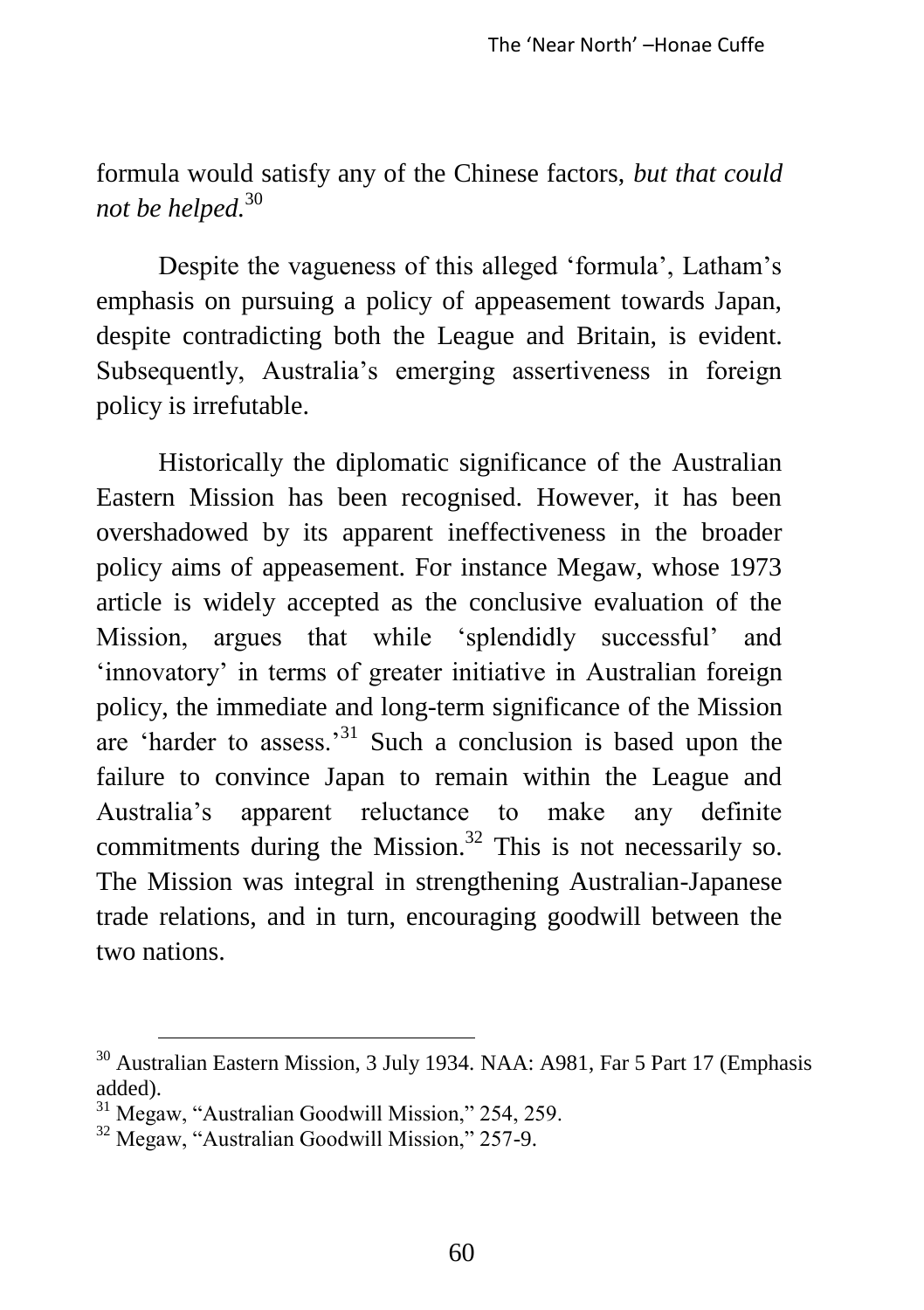In his report on the Mission, Latham emphasised the potential trade market in Japan and the role it could play in fostering goodwill between the two nations. By 1934 Japan was Australia's number two trade partner, second only to Britain, and Australia was ranked eighth for Japan. In the year 1932/33 Japan purchased over £11.5 million in goods from Australia, whilst Australia purchased some £3.5 million in return. This, Latham pointed out, was a ratio of almost 3.5:1. Although a very favourable trade balance for Australia, he encouraged Australia to sell to and buy more from Japan to ensure this favourable trade relationship remained sustainable.<sup>33</sup> One means of enhancing this pre-existing trade relationship was through the implementation of the 1933 Trade Commissioner Act in Japan. Aside from providing stronger trade relations with Japan, a Trade Commissioner would play an inherently diplomatic role as a representative of Australian goodwill.<sup>34</sup> Accordingly. in 1935 Longfield Lloyd was appointed as the first Trade Commissioner in Tokyo, ensuring a means of constant contact with Japan and the continued representation of Australian diplomacy.<sup>35</sup>

The Mission also saw Japan carry out a reciprocal goodwill mission to Australia in 1935, at which Latham publicly stated,

<sup>&</sup>lt;sup>33</sup> The Australian Eastern Mission, 1934: Report of Latham. NAA: A981, Far 5 Part 16.

<sup>&</sup>lt;sup>34</sup> The Australian Eastern Mission, 1934: Report of Latham. NAA: A981, Far 5 Part 16.

<sup>35</sup> Bird, *Tame Tasmanian*, 25-6; Megaw, "Australian Goodwill Mission," 254-5.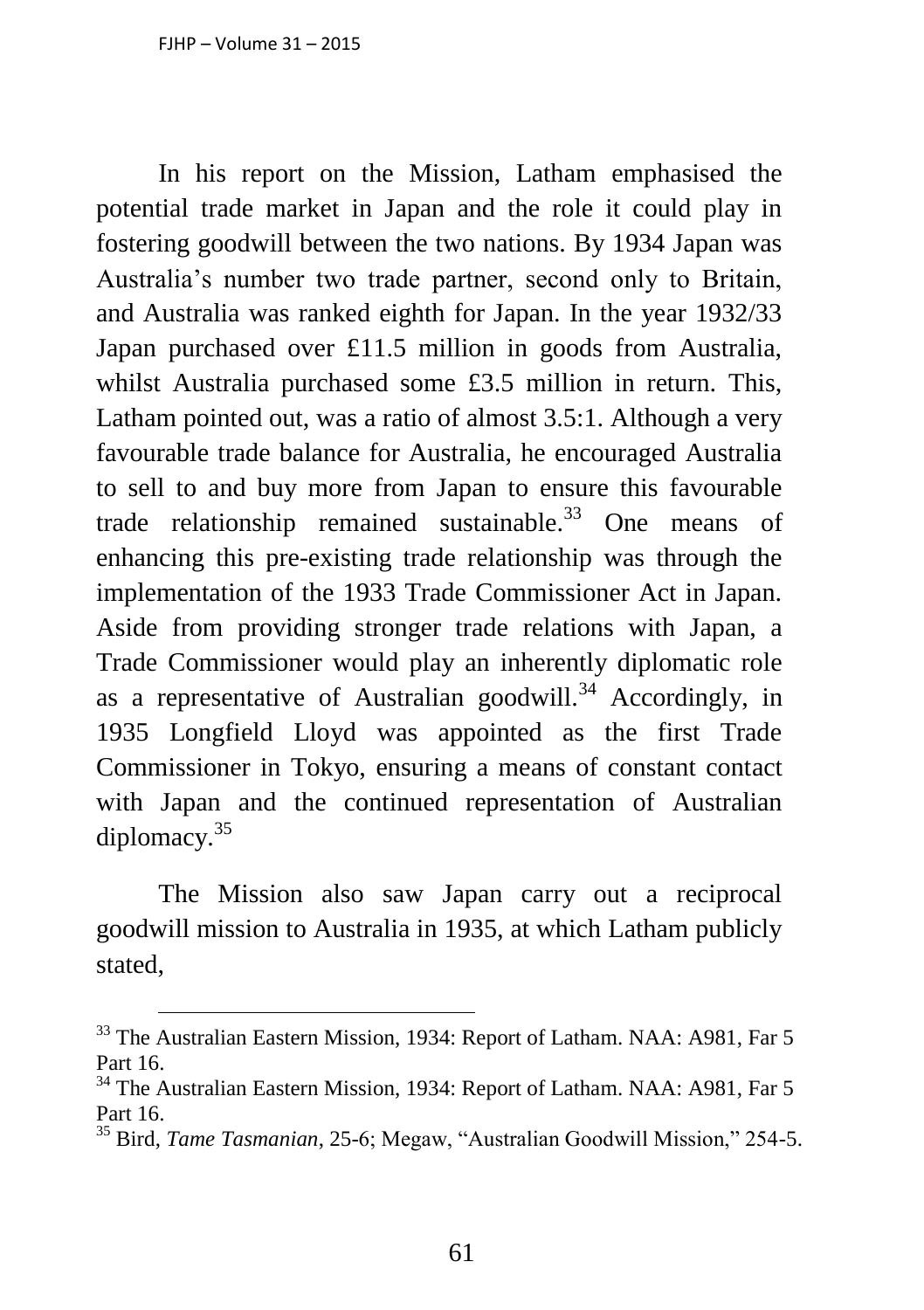[I]t was all the more important that Australians should look individually towards the establishment of friendly relations with the nations in which they were most interested. *We cannot leave all our relations with other countries…Australia and Japan hold largely in their hands the destiny of the Pacific.<sup>36</sup>*

As Ian Nish suggests, this statement implies criticism of British policies towards Japan whilst also highlighting Australia's commitment to an independent regional foreign policy.<sup>37</sup> These events, although not ground-breaking in terms of diplomatic relations, highlight Australia's concerted bid to encourage goodwill in Australian-Japanese relations, and in turn preserve regional security through conciliating a potentially aggressive regional power. Ultimately, Australian policy makers were seeking to establish relations that would ensure Australia's regional security when Britain could not.

Aside from the growing assertiveness in Australian foreign policy during the interwar period, defence planning during this period also adopted a more independent approach. Similar to the diplomatic policies Australia carried out, the nation's defence policies also emerged in direct response to ongoing concerns surrounding Imperial overstretching and an inadequate commitment to strategic planning for the Pacific.

Throughout the 1920s, the Singapore Naval Base had been the primary Imperial strategy for defence in the Pacific, and the

<sup>36</sup> *The Times*, September, 1935, 10.

<sup>&</sup>lt;sup>37</sup> Nish, "Relations with Japan," 133.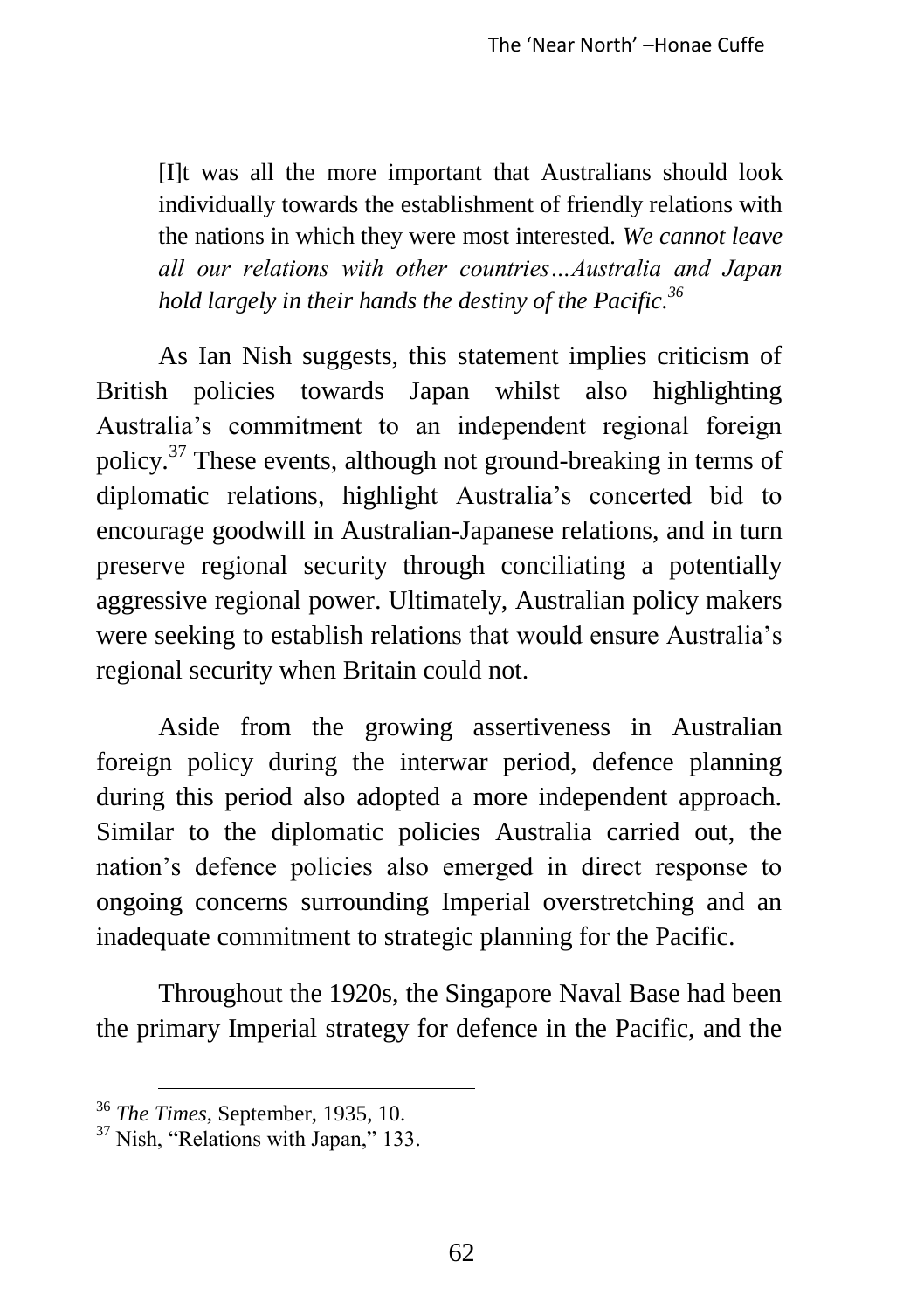cornerstone for Australia's own defence planning.<sup>38</sup> The socalled Singapore Strategy planned for the main British fleet to be situated at Singapore, blocking Japan's access to Australia's eastern coastline, as well as protecting the lines of communication between Singapore and Britain via the Suez Canal.<sup>39</sup> In theory, this would allow two zones of conflict to be addressed: Europe and the Far East.<sup>40</sup> However, the plans for the base were vague, as was Britain's commitment. As early as 1921 key figures in Australian political circles began to question the logistics of the Singapore Strategy. These included Rear Admiral Sir Percy Grant, Commander-in-Chief for the Australia Station and Advisor on Defence to the Prime Minister, who pointed out the weaknesses of Singapore, noting the vulnerability of its long lines of communication.<sup>41</sup> In 1923, Bruce, then Prime Minister, expressed his concerns: 'I'm not quite as clear as I should like to be as to how the protection of Singapore is to be done.<sup>42</sup>

<sup>&</sup>lt;u>.</u> <sup>38</sup> McCarthy, *Australia and Imperial Defence*, 44.

<sup>39</sup> McCarthy, *Australia and Imperial Defence,* 44-5.

<sup>40</sup> McCarthy, *Australia and Imperial Defence,* 9, 40; The necessity to prepare for a two zone conflict became increasingly apparent throughout the early 1930s, as the increasing influence of the Nazi regime in Germany, and the fascist governments in Spain and Italy, all but confirmed the likelihood of a European war. Similarly, Japan's increasing aggression, most notably Japan's July 1937 invasion of China proper, which signalled the start of the Second Sino-Japanese War, Japan's policy of regional expansion and established the Pacific as a theatre of war.

<sup>41</sup> Penang Conference Report, March 1921. TNA: ADM, 116/3100.

<sup>42</sup> Waters, Australia and Appeasement, 246; McCarthy, *Australia and Imperial Defence,* 47.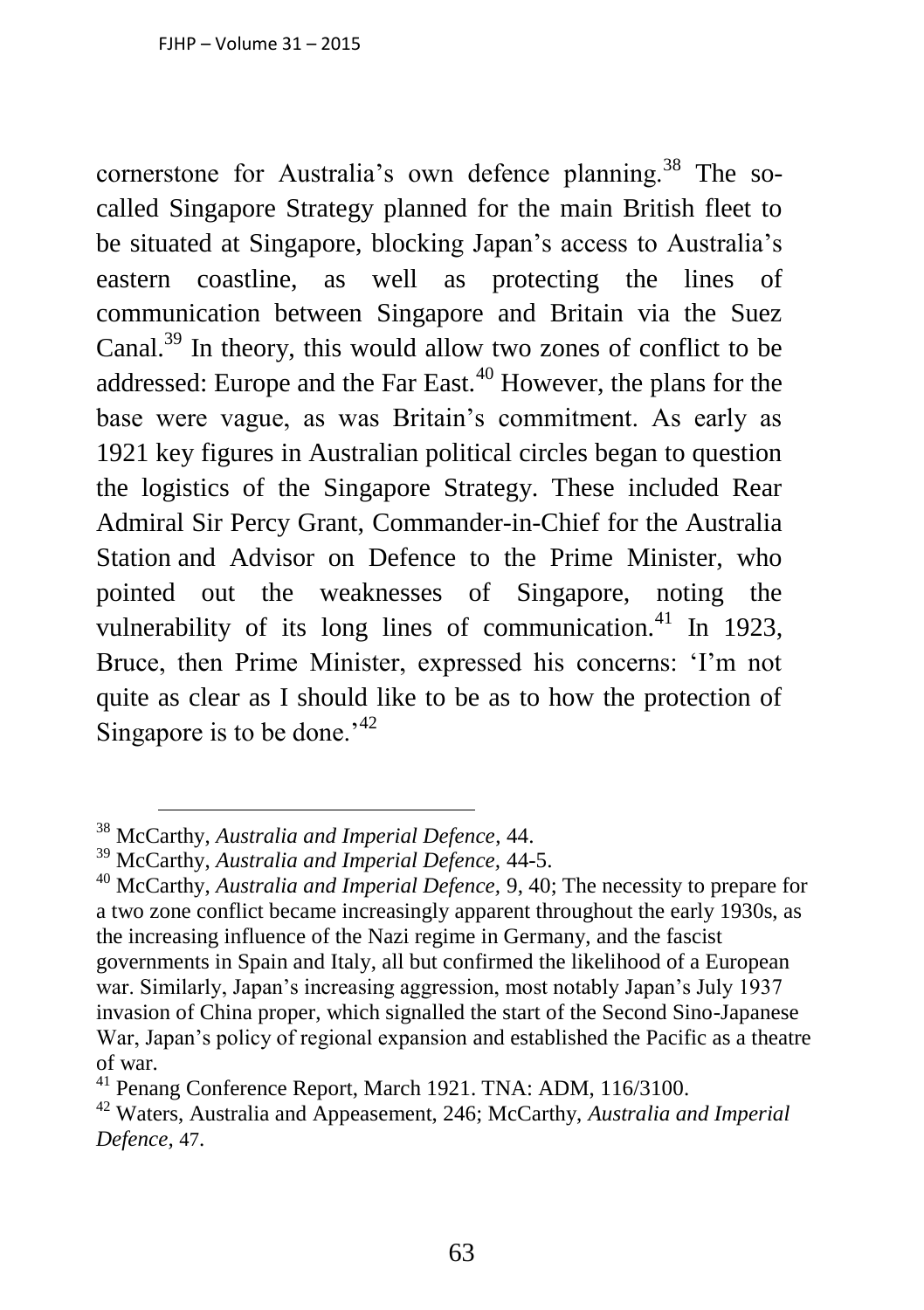This vagueness in policy planning was in part due to the ten year rule and Britain's confidence in the League. However, it was also due largely to Britain's experience of Imperial overstretching and waning defensive capabilities. In the aftermath of the First World War, Whitehall was facing immense national debt due to wartime borrowing. $43$  Moreover, British society, and the world as a whole, still recovering from the economic, psychological and physical trauma of the war, largely rejected the prospect of any future conflict. Thus, in seeking to balance the government's debt and satisfy British public opinion, Britain's defence industries were the clear choice for economic reform.<sup>44</sup> This saw the widespread cancellation of construction contracts and funds assigned to the Royal Navy dropped from £356 million in 1918/19, to £52 million by  $1923<sup>45</sup>$ . The global economic slump that was the Great Depression placed further pressure upon the British Government, with greater calls for social services to combat raging unemployment levels.<sup>46</sup> Thus, not only was Britain uninterested in carrying out defence planning, but simply incapable of doing so.

Contributing further to Australia's doubt in Britain's defence planning was the apparent fragmentation of the Empire throughout the 1920s. Firstly, there was the 1922 Chanak Crisis that saw Turkish troops violate the peace agreement in Turkey,

<sup>43</sup> Kennedy, *Rise and Fall,* 319.

<sup>44</sup> Kennedy, *Rise and Fall*, 320-1.

<sup>45</sup> Kennedy, *Rise and Fall*, 323.

<sup>46</sup> McCarthy, *Australia and Imperial Defence,* 50; Kennedy, *Rise and Fall*, 321.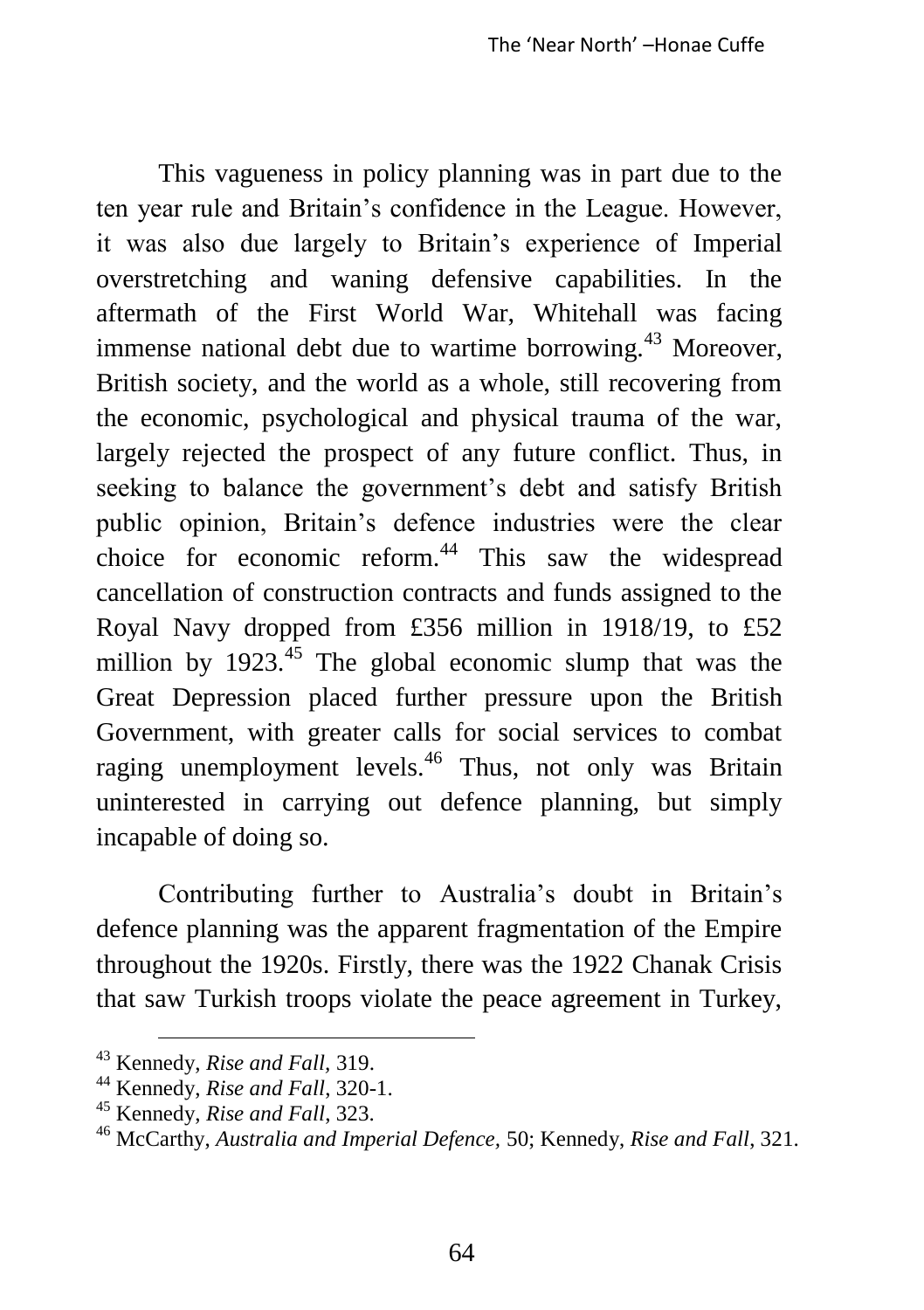-

attacking and defeating Greek forces in Izmir and storming Constantinople. This very nearly brought Australia to war when Britain declared the Empire's support for Greece and its commitment of armed forces. $47$  In 1925 the Locarno Treaties, which dealt with the division of borders and territories in Europe, came to dominate British policymaking. It appeared to Australian policy makers that British interests, and in turn the interests of its Empire, lay in Europe and decidedly outside Australia's region.<sup>48</sup> In 1926 came the Balfour Declaration. The declaration recognised the growing independence of the Dominions and the subsequent need to provide them with greater autonomy, giving them equality of status with Britain in terms of Empire relations.<sup>49</sup> Far from dispelling Australian fears, the Balfour Declaration generated further anxiety and uncertainty. Given that the Empire was essential to Australia for international representation and security, there emerged concerns that the evolution of the roles of the Empire and Dominions would lead to a fracturing of the Empire and a loss of the common objectives that bound its members, leaving

<sup>47</sup> N. Meany, *Australia and World Crisis, 1914-1923: Vol. 2, A History of Australian Defence and Foreign Policy, 1901-1923* (Sydney: Sydney University Press, 2000), 508-9.

<sup>48</sup> Bird, *Tame* Tasmanian, 6; R. Eccles, "Australian Perspectives and the Balfour Declaration of 1926," in *Dependency? Essays in the History of Australian Defence and Foreign Policy*, ed. J. McCarthy (Canberra: University College, University of New South Wales, Australian Defence Force Academy, 1989), 23, 25-6.

<sup>49</sup> Bird, *Tame Tasmania,* 6-7; Eccles, "Australian Perspectives," 23.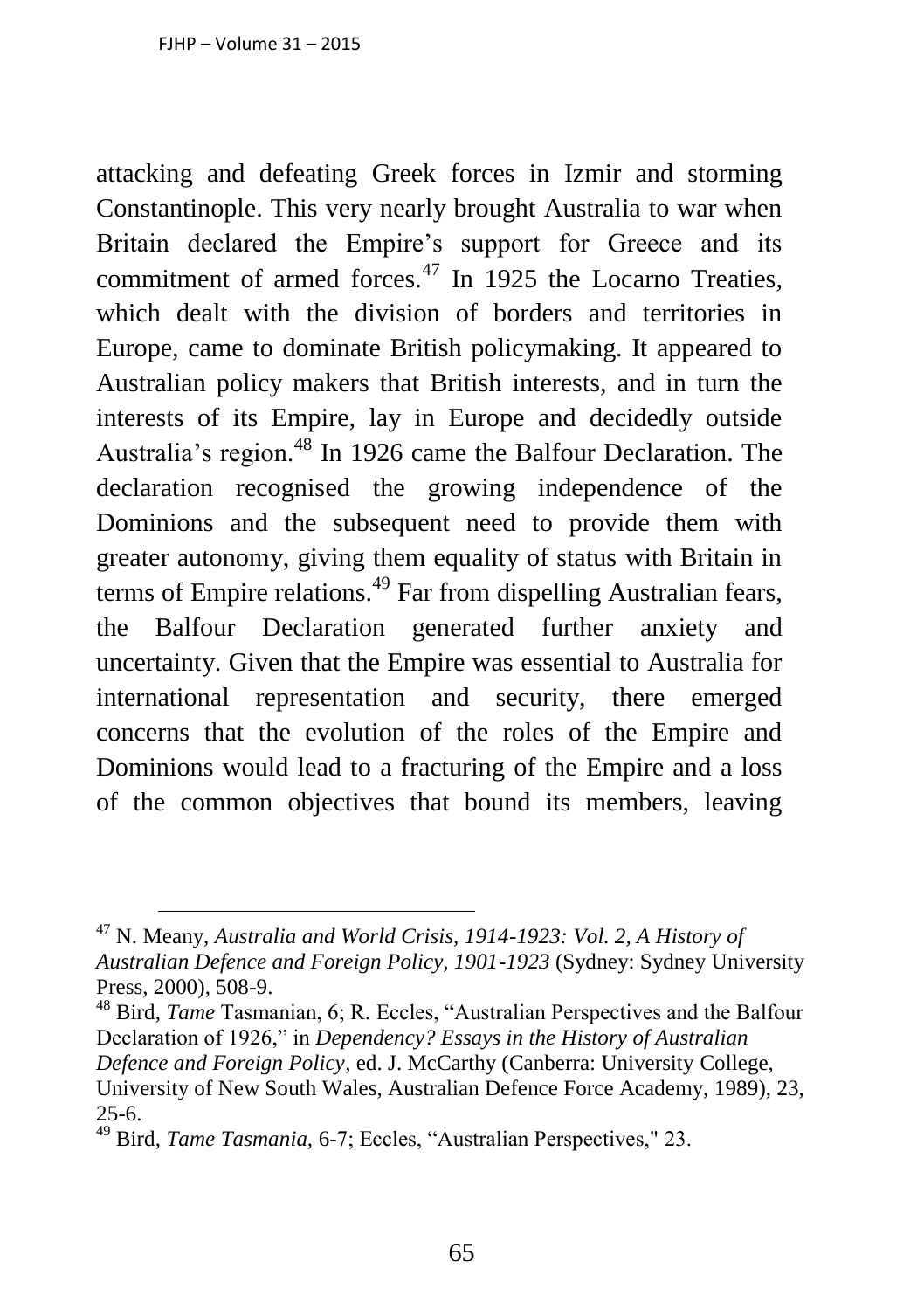Australia without concerted policy objectives or the certainty of armed support from Britain and its Empire.<sup>50</sup>

Despite this growing doubt in Britain's commitments to the Pacific and its weakening defence capabilities, combined with the uncertain role of the Empire, Australia, suffering a similar fate to Britain in the depression, had little choice but to trust, although apprehensively, the assurances offered in the Singapore Strategy. The Manchurian Crisis would change this, revealing to Australian policy makers the weakness of the League of Nations as a structure for maintaining and negotiating international peace and Britain's limited understanding of the fragility of the Far East. Andrews suggests, 1931 signified the beginning of crisis in the Pacific that would become the Second Sino-Japanese War (1937) and finally the Pacific War (1941).<sup>51</sup> As such, the need emerged for Australia to rearm specifically for its region. Rearmament was thus a companion to appeasement, for through appeasement Australia was able to postpone war and create time in which to prepare for the inevitable conflict. $52$ 

-

<sup>50</sup> Eccles, "Australian Perspectives," 30.

<sup>51</sup> P. Kennedy, *The Rise and Fall of Great Powers: Economic Change and Military Conflict from 1500 to 2000* (London: Fontana Press, 1988), 433; Bird, *Tame Tasmanian,* 52; *The Writing on the Wall*, xii; Australian policy makers had voiced their doubt in the suitability of the League of Nations as a structure for international peace, Hughes having criticised it as weak from its very conception at the Versailles Peace Conference – 1931 was merely a confirmation of these fears; Andrews.

<sup>52</sup> Bird, *Tame Tasmanian,* 31, 52-3.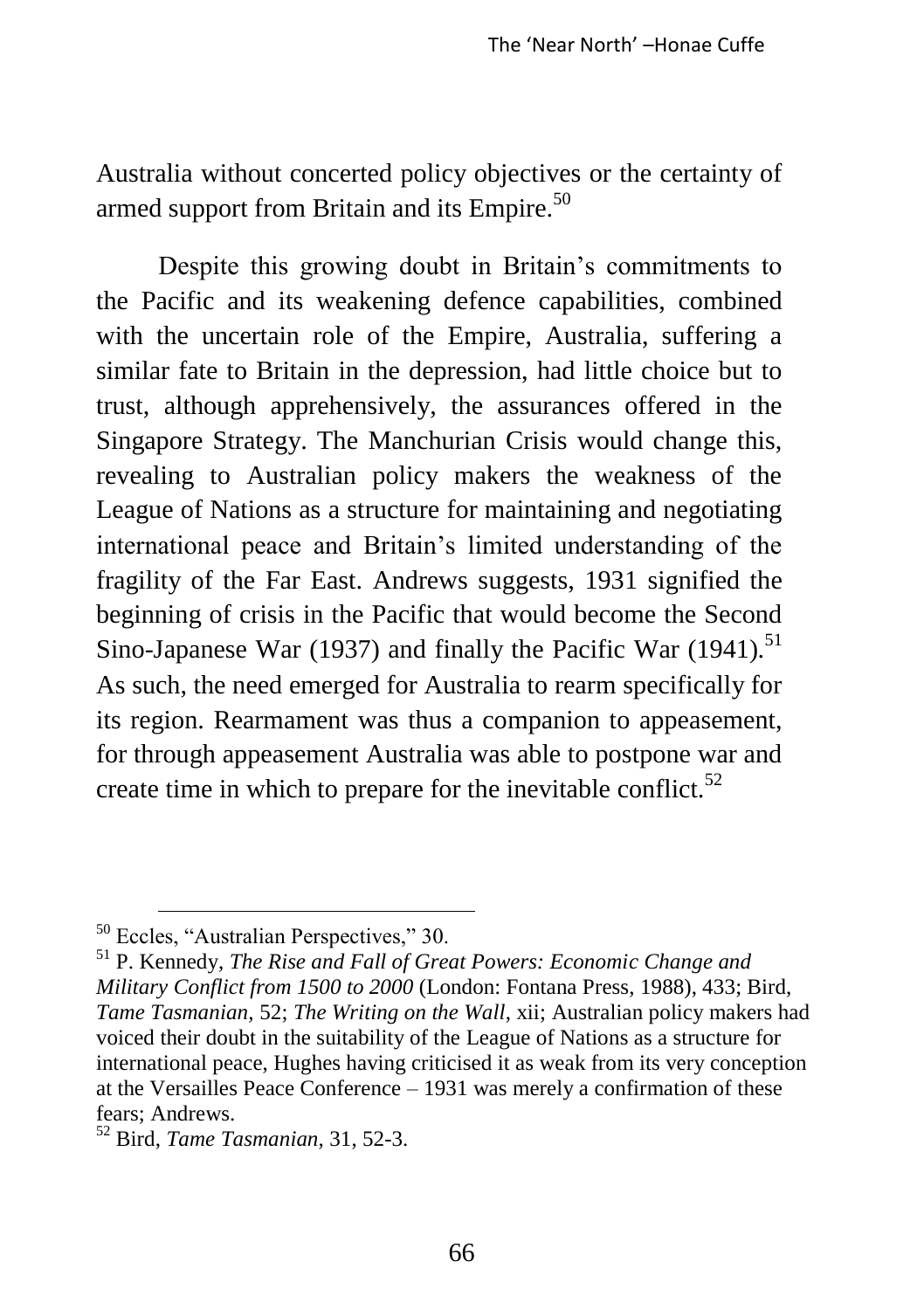By 1933 Australia was finally regaining some economic stability, that year marking the first post-Depression budget surplus.<sup>53</sup> This increasing economic stability meant that Australia could begin to address concerns surrounding regional defence planning. In September, Minister for Defence, George Pearce, announced the formation of a Trust Account specifically for defence spending, to which the bulk of the budget surplus was to be allocated, allowing an estimated increase of defence spending by one third.<sup>54</sup> The weight that Australia's regionspecific concerns had in early rearmament measures is evident in the focus placed upon defending the nation's immense and vulnerable coastlines.<sup>55</sup> The Royal Australian Air Force became increasingly significant in the preparation for light raids, with Japan clearly in mind.<sup>56</sup>

Australia also sought to assess the state of Imperial defence, in February 1934 inviting the Secretary to the Committee of Imperial Defence, Maurice Hankey to visit and report on both Australia and Imperial defence measures.<sup>57</sup> However, in the time between Hankey's invitation and his arrival in October 1934, two key events further heightened Australia's apprehension over Britain's defence commitment to the Pacific. Firstly, the Australian Eastern Mission visited

<sup>53</sup> Bird, *Tame Tasmanian,* 56.

<sup>54</sup> Ross, *Armed and Ready,* 111.

<sup>55</sup> A. May, "Fortress Australia," in *Between Empire and Nation,* 169.

<sup>56</sup> Bird, *Tame Tasmanian,* 56-9.

<sup>&</sup>lt;sup>57</sup> Report by Sir Maurice Hankey, GCB, GCMG, GCVO Secretary, Committee of Imperial Defence, 15 November 1934. NAA: A5954, 1084/1; McCarthy, *Australia and Imperial Defence,* 55-6.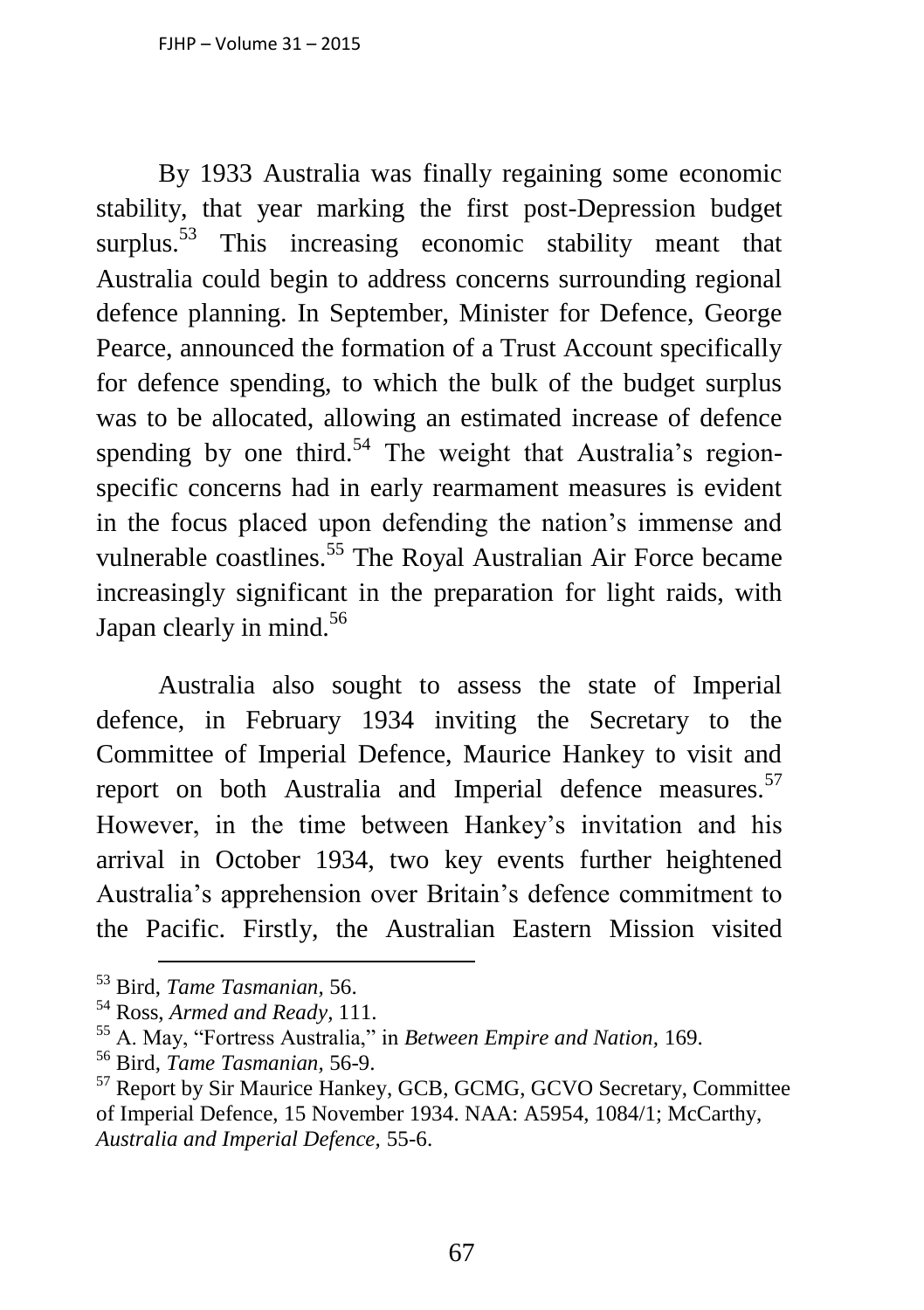Singapore, where Australia's fears were confirmed with Latham labelling the base 'chaotic' and 'without concentration'.<sup>58</sup> Secondly, the British Government downgraded the Pacific in terms of strategic priorities, seeing naval expenditure for the region decrease by some £26 million pounds in the following three years. The decision was also made to demote Singapore to a mere light naval craft base.<sup>59</sup> Accordingly, an Australian Government who openly questioned Britain's policy commitments for the Pacific region greeted Hankey. Hankey sought to placate these fears.<sup>60</sup> Hankey was highly critical of Australia's invasion fears and preparation for such, deeming them 'extreme' conclusions.<sup>61</sup> Rather, his report advocated the Blue Water Naval principal, considering the British Royal Navy supreme and 'the shield of the whole  $Empire.^{62}$  He also continually emphasised the significance of Singapore in attempts to dispel any fears surrounding security in the Pacific. Overall, Hankey's report stressed the importance of symmetry between British and

<sup>58</sup>Australian Eastern Mission, 3 July 1934. NAA: A981, Far 5 Part 17.

<sup>&</sup>lt;sup>59</sup> K. Neilson, "The Defence Requirements Sub-Committee, British Strategic Foreign Policy, Neville Chamberlain and the Path to Appeasement," *The English Historical Review* 118(477) (2003): 666; Bird, *Tame Tasmanian,*89. <sup>60</sup> Bird, *Tame Tasmanian,* 89.

<sup>&</sup>lt;sup>61</sup> Report by Sir Maurice Hankey, GCB, GCMG, GCVO Secretary, Committee of Imperial Defence, 15 November 1934. NAA: A5954, 1084/1.

 $62$  Report by Sir Maurice Hankey, GCB, GCMG, GCVO Secretary, Committee of Imperial Defence, 15 November 1934. NAA: A5954, 1084/1; A Blue Water Navy is one that is capable of maintaining an oceangoing fleet in open 'blue' waters, generally outside a nation's own ports.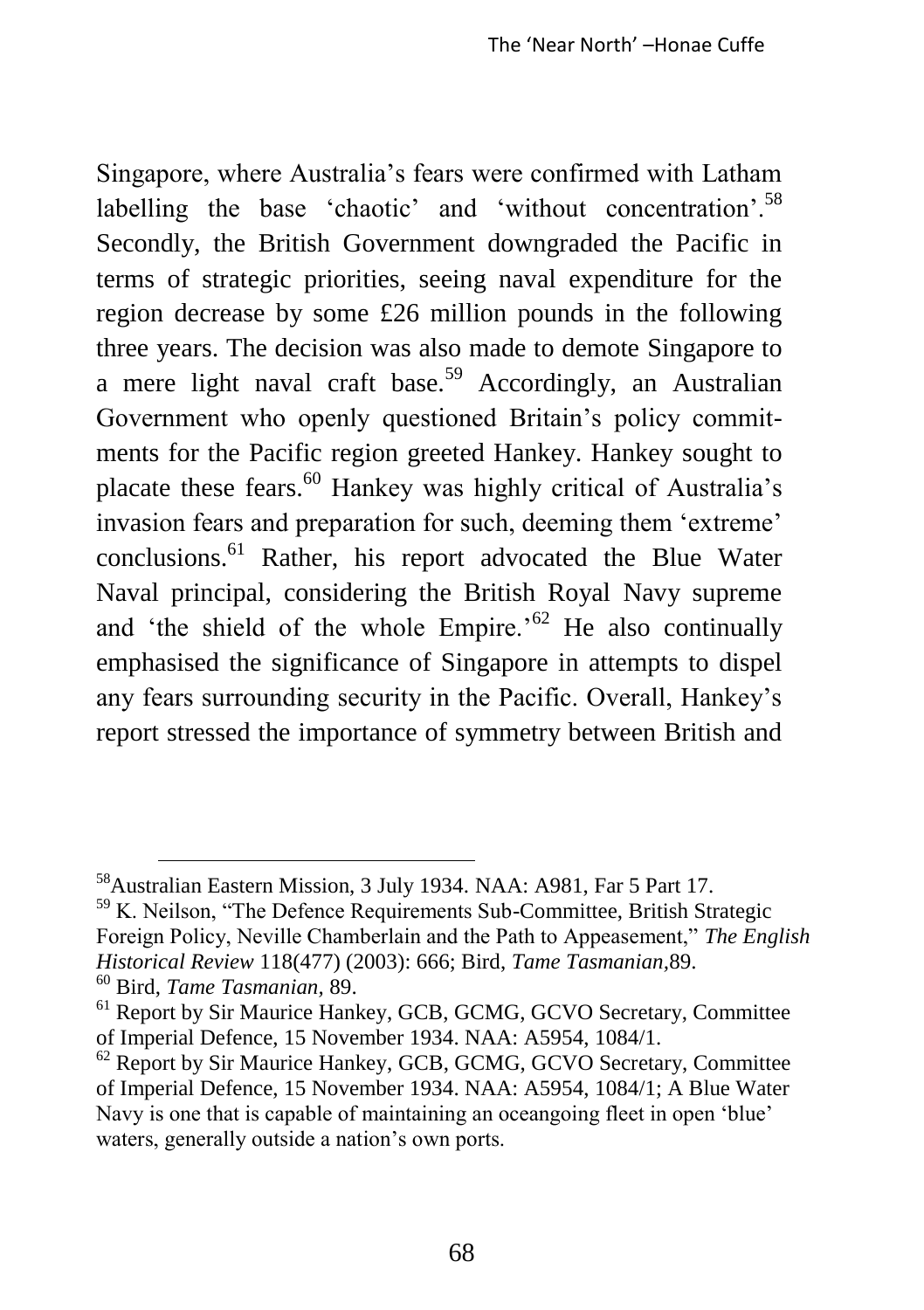Australian defence strategies, encouraging Australia to support the Imperial framework with a strong naval force. $63$ 

The reception of Hankey's report was mixed, with the Australian Royal Navy unsurprisingly embracing it, whilst others rejected it outright.<sup>64</sup> Commandant of the Royal Military College, Lieutenant General Sir John Lavarack, criticised Hankey's conclusions and British defensive deficiencies, stating, 'Hankey's views are out of date, since they do not sufficiently take into account the decline of the British sea power which has taken place since the war.'<sup>65</sup>

In December 1935, the Joseph Lyons Government announced a new 1935-1937 defence development program, largely in reaction to events of 1934 and Hankey's report. The program was essentially a compromise. It reflected Hankey's emphasis upon sea power, with Australia continuing to contribute to the Royal Navy. However, it also saw Australia's regional needs addressed with the RAAF receiving a new airport depot, four permanent squadrons and a number of new aircrafts. This allocation of new funds was vital as in 1934 the RAAF had consisted of only sixty-eight crafts, most of which were obsolete or mere trainers.<sup>66</sup> The Australian armed forces received a noted increase in expenditure, almost doubling between the years

<sup>&</sup>lt;sup>63</sup>Report by Sir Maurice Hankey, GCB, GCMG, GCVO Secretary, Committee of Imperial Defence, 15 November 1934. NAA: A5954, 1084/1.

<sup>64</sup> McCarthy, *Australia and Imperial Defence, 58-9.*

<sup>65</sup> Minutes of Defence Committee minute, 21 March1935. NAA: A2031, 19/1935-21/1935.

<sup>66</sup> McCarthy, *Australia and Imperial Defence,* 44.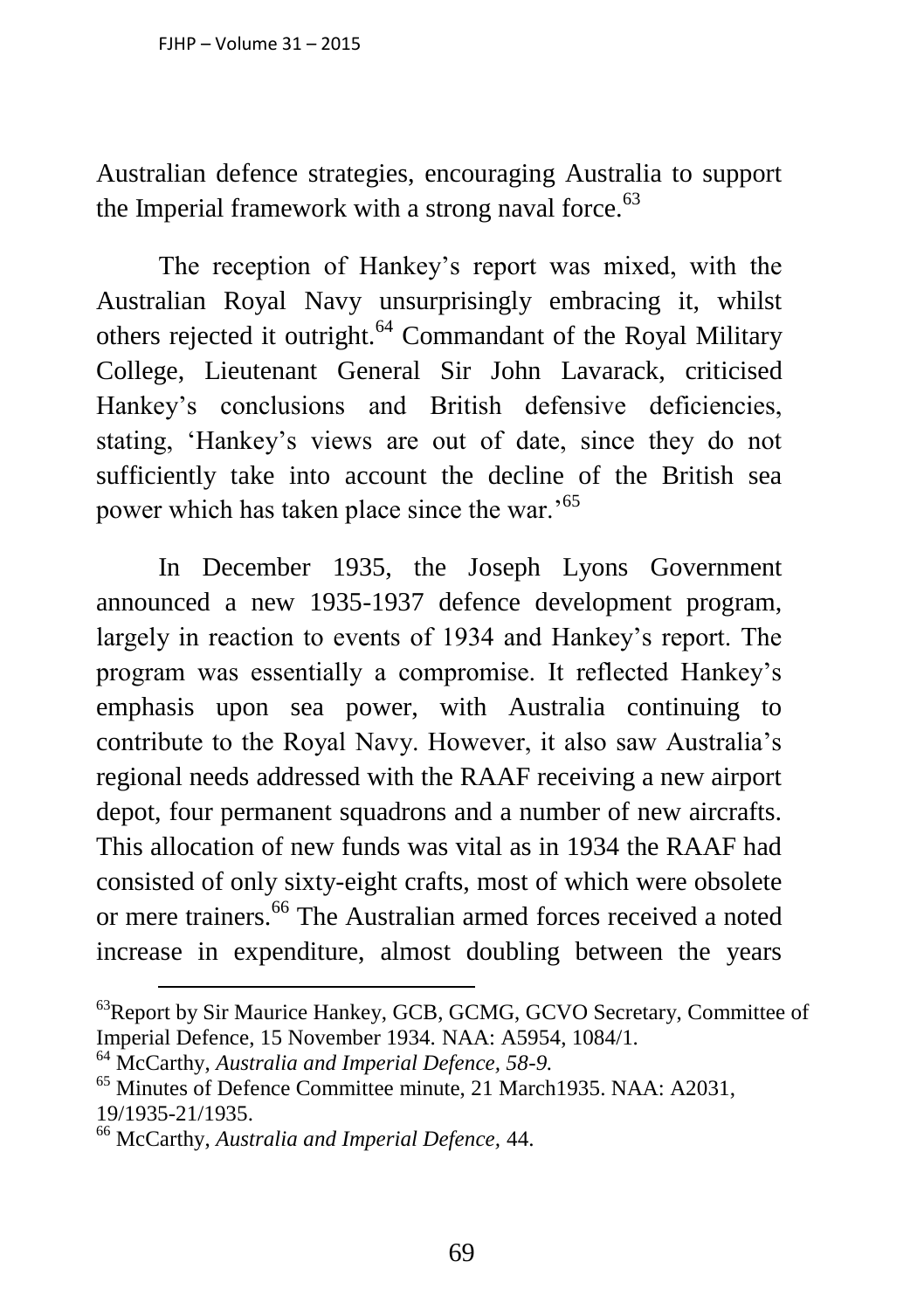1934/35 and 1935/36, funds allocated to expanding and modernising coastal fortifications.<sup>67</sup> Such actions on behalf of the Australian Government reflect the emergence of a more assertive, region centred approach to defence policy making.

The year 1937 was pivotal in the development of Australian defence policy, with the events of this year highlighting to the nation's policy makers the necessity of establishing a more intensive approach to defence that would ensure Australia's national interests were secure. The first key indicator came at the 1937 Imperial Conference. Driven by ongoing doubt in Britain's defence commitments for the Far East, the Australian delegation had arrived at the Conference with a list of defence questions for Britain, hoping to clarify exactly what support could be expected from Britain in the event of war.<sup>68</sup> This direct approach evidences Australia's growing assertiveness in its relations with Britain. Moreover, it shows foresight as the nation's policy makers, aware of Britain's declining defence capabilities, sought to assess Imperial defence policy. This insight could be used to plan Australian policy accordingly.<sup>69</sup> Britain's responses to Australia's questions were discouraging. For instance, one issue which concerned Australia was the prospect of a two ocean conflict in which Britain would face both a European and a Pacific enemy. The Australian delegation asked for Britain's strategic objectives in such a

<sup>67</sup> Bird, *Tame Tasmanian,* 171-2.

<sup>68</sup> Memorandum prepared for Delegation to Imperial Conference, n.d. on or before 6 March 1937. NAA: A2938, 12.

<sup>69</sup> Bird, *Tame Tasmanian,* 193.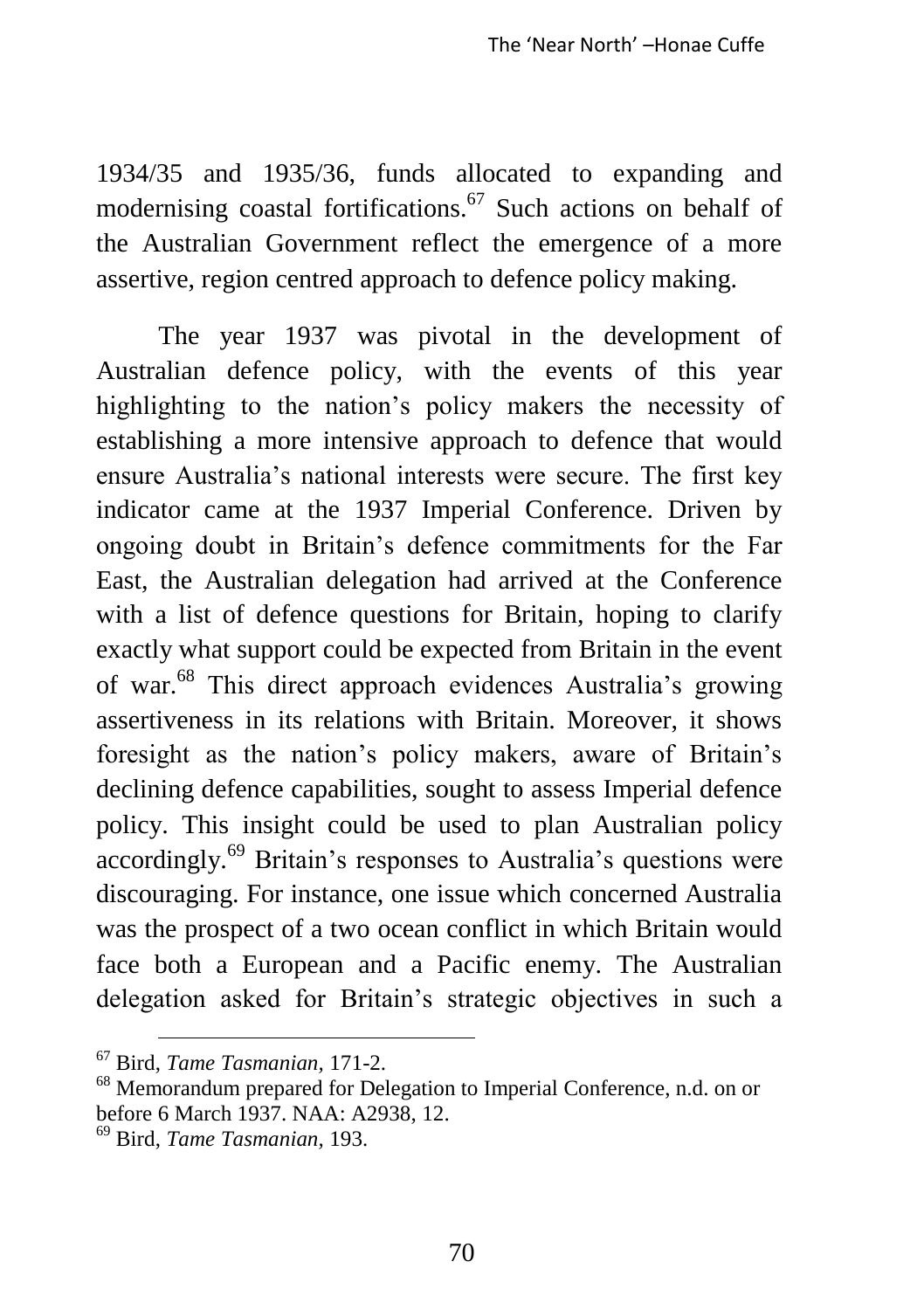<u>.</u>

context. Britain responded that, '[o]nce war with Japan has broken out, our policy must be governed by the consideration that, *until the issue with Germany has been settled*, *we cannot count on being able to support anything more than a defensive policy in the Far East.*' <sup>70</sup> Contributing further to Australia's apprehension was the revelation that the passage of time for the Royal Fleet to arrive at Singapore had been increased from sixty to seventy days.<sup>71</sup> Throughout the 1930s, particularly following 1936 when Nazi Germany began open rearmament, the majority of Britain's attention had been upon the increasing volatility of the situation in Europe and how to respond to the enemies within its direct region. As such, in the case of a two ocean war, Europe was the priority as was made clear by Britain: 'a very considerable period may elapse before the progress of our operations against Germany and the redistribution of our forces permit of a fleet arriving in the Far East.'<sup>72</sup> This statement was an early indicter of what would later become the "Beat Hitler First" policy, and it left Australia to face an uncertain future in the Pacific.

There was further cause for Australian apprehension during the events of the Conference. Lyons had arrived with a plan for regional-centred diplomacy and security, the Pacific

 $70$  Questions Raised by the Australian Delegation. Report, 9 June 1937. NAA: A5954, 1064/3 (Emphasis added).

<sup>71</sup> Kennedy, *Rise and Fall,* 330; Questions Raised by the Australian Delegation. Report, 9 June 1937. NAA: A5954, 1064/3; By September 1939 the passage was increased to 180 days.

<sup>72</sup> Questions Raised by the Australian Delegation. Report, 9 June 1937. NAA: A5954, 1064/3.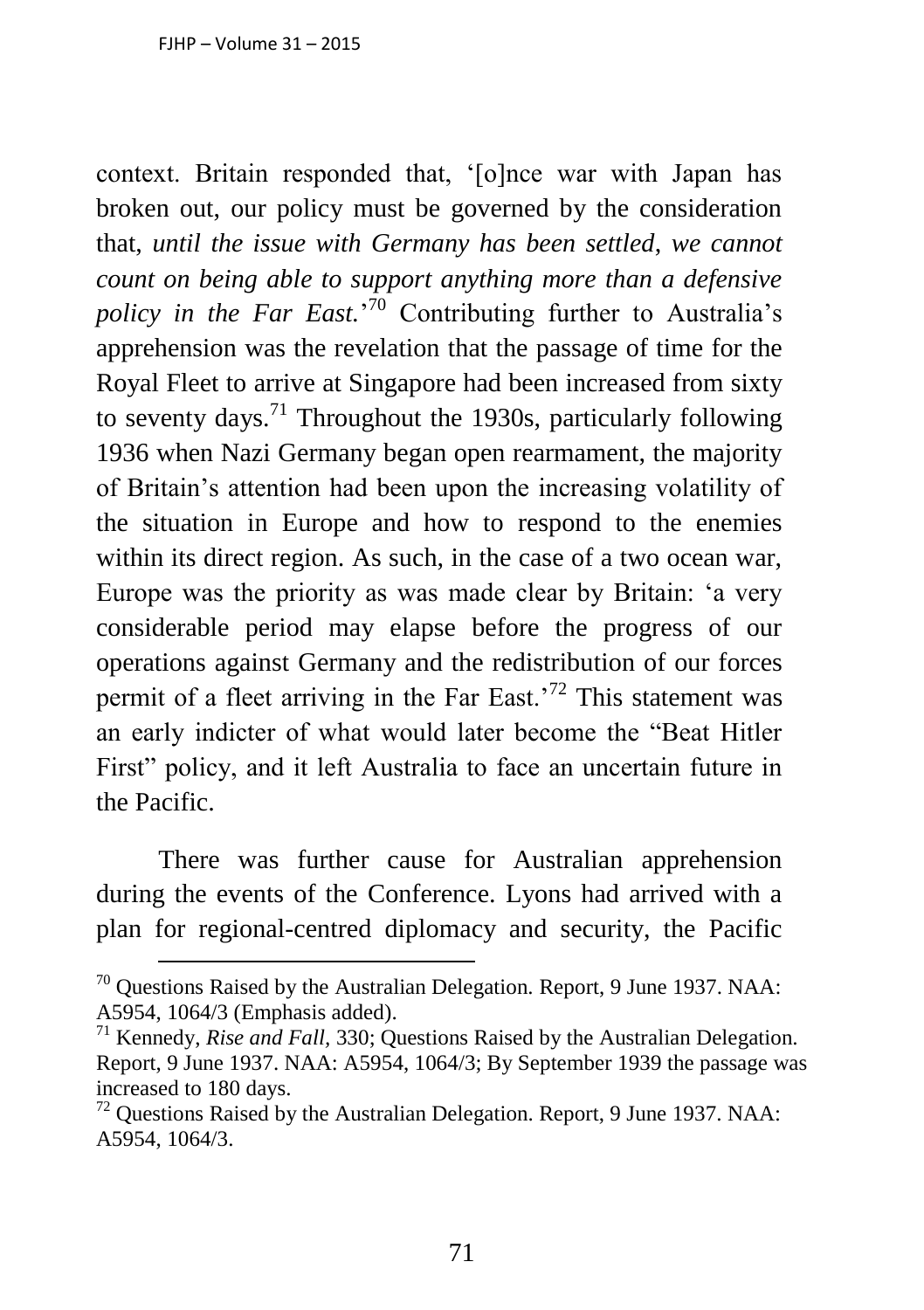Pact. The Pact was based upon a broad vision of regional understanding and non-aggression. This idea of non-aggression, in theory, provided an assurance of peace and mutual understanding between the signatory nations.<sup>73</sup> Moreover, it sought to include the United States, suggesting that Lyons' hoped to secure US interest in the Pacific and a potential ally in the event of Japanese aggression. However, the proposed Pacific Pact was a failure. Australia faced middling enthusiasm from the conference attendees and tension between Japan, Britain, and the US made it difficult to get key nations onside. The proposal was handed over to Britain to consider and, ultimately, laid aside, leaving policy makers to agonise over Australia's future in the region.<sup>74</sup>

The 1937 Imperial Conference had revealed the grim reality that Britain could no longer protect its Empire. Adding to Australia's sense of insecurity was the rising threat of war in its direct region, which was confirmed on 7 July 1937 when Japanese troops invaded China proper. This signalled the start of the Second Sino-Japanese War and Japan's policy of regional expansion.<sup>75</sup> The risk for Australia was that Japan would now drive south, ever closer to its territory at a time when Britain was preoccupied in Europe and unable to offer aid.

Australia's response to the events of 1937 was to intensify rearmament measures in preparation for a conflict in its direct

<sup>73</sup> Nish, "Relations With Japan," 35.

<sup>74</sup> Bird, *Tame Tasmanian,* 182.

<sup>75</sup> Andrews, *A History,* 78; Millar, *Peace and War,* 101.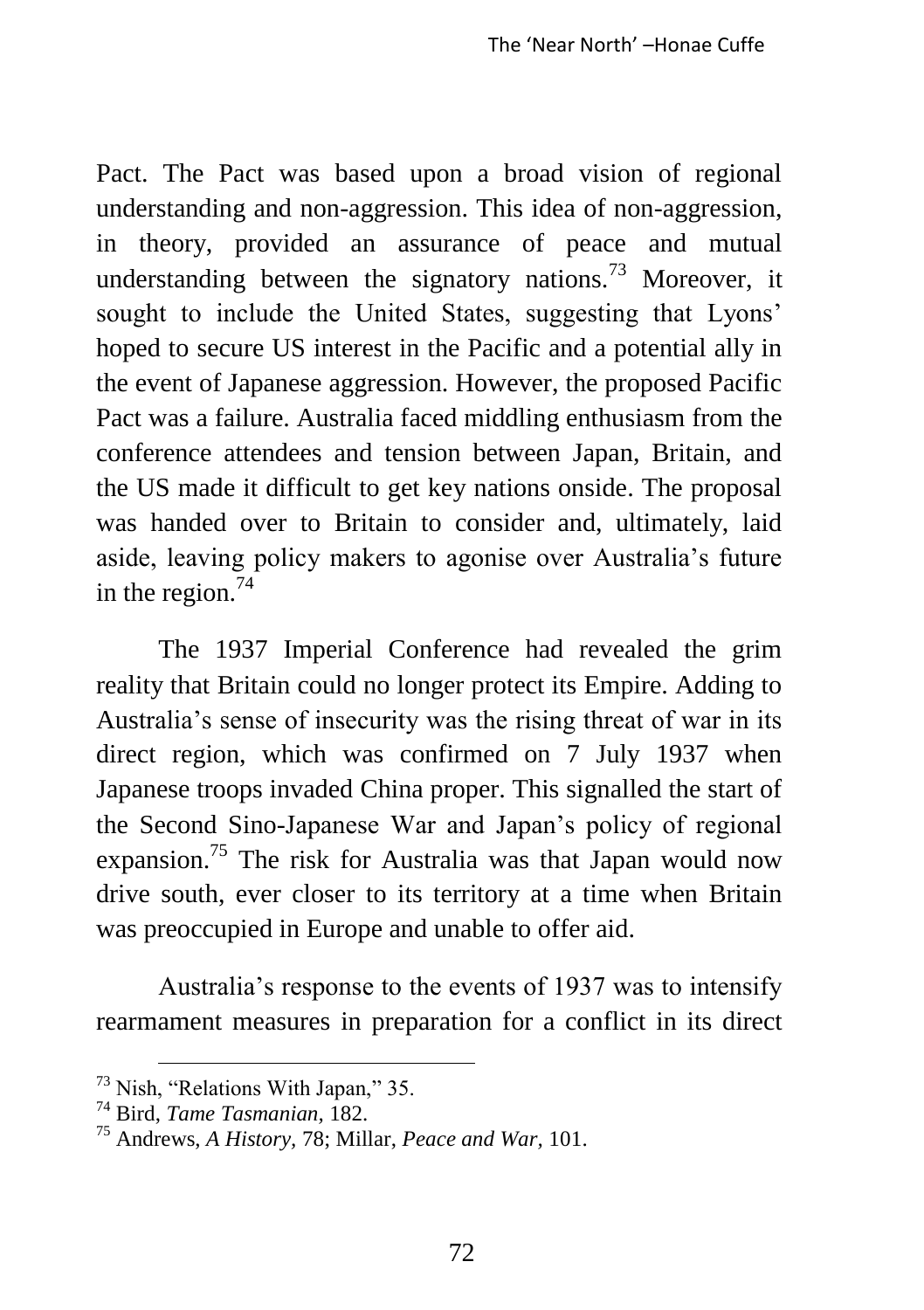-

region. In August 1937, shortly after his return from the Conference, the Lyons Government announced a new rearmament program, one that saw a dramatic increase in defence expenditure, leading to deficit spending on defence for the first time since the First World War, with overall commitments for the next three years exceeding £16 million pounds.<sup>76</sup> The program had an explicit focus upon local defence, with the purchase of three harbour defence vessels and a naval base being developed in Darwin as an auxiliary base to Singapore.<sup>77</sup> The RAAF, who, as previously mentioned had come to hold increasing importance in the protection of Australia's coastlines, received the bulk of the expenditure and began a program of infrastructure development, with bases and stations being established all over Australia, whilst the army was to receive funding to equip a private military firm garrison in Darwin.<sup>78</sup> The hope was that Australia could ensure greater selfsufficiency and defend home territories in the event of an attack. Thus, in light of the revelations of the 1937 Imperial Conference, and Japan's increasing aggression within the Pacific, Australia actively pursued an independent defence policy, one that explicitly reflected its regional concerns.<sup>79</sup>

<sup>76</sup> Defence Committee Minutes 1032/5. Capital Costs of the Three Year Program, 28 April 1938. NAA: A2031, 1032/5; Bird, *'Tame Tasmanian,'* 203. <sup>77</sup> May, "Fortress Australia," 174-5; Bird, *Tame Tasmanian,* 202.

<sup>78</sup> May, "Fortress Australia," 174-5, 177; Ross, *Armed and Ready:* 113; Initial estimates for the RAAF were almost £8 million. See Defence Committee minute 1032/5. NAA: A2031, 1032/5.

 $79$  Further evidence of this can be identified in Australia's decision to appoint embassies in both Tokyo and Washington, rather than continue being represented through Britain. This step allowed Australia to diversify its relations,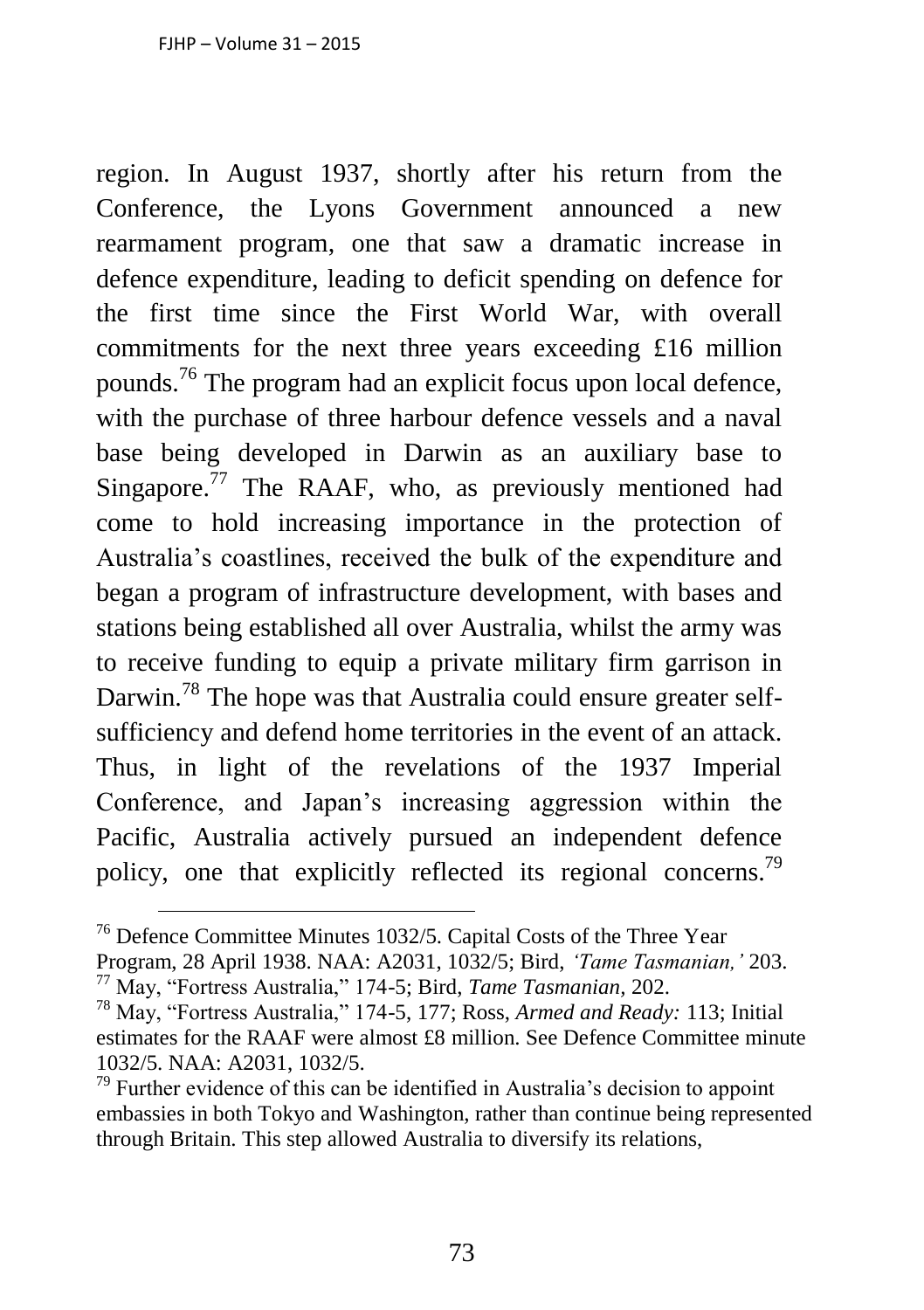Ultimately, as McCarthy argues, this was the point at which Australia had to break away from a policy of dependence and seek self-reliance as Britain, although still a most valued ally could no longer be a protector.<sup>80</sup>

Australia's defence and foreign policy throughout the interwar period inarguably reflects a shift towards greater independence and regional awareness, a shift made necessary by problems of Empire, as Australian policy makers, recognising Britain's ongoing ill preparedness and diverging regional interests, looked to themselves for salvation. Ultimately, this shows foresight on behalf of Australian policy makers as they recognised an impending war and sought to balance region specific appeasement and defensive policy in a bid to placate Japan and prepare the nation for war.

The arguments and evidence put forward by this article show that the period under study represents a fundamental point in the development of Australia's early foreign and defence policy. This period represents the emergence of a thoughtful and proactive nation deeply invested in the outcomes of international affairs, rather than, as the traditional views would have us believe, one disinterested in such affairs.

establishing its own diplomatic ties which spoke directly to its needs and regional concerns.

<sup>80</sup> McCarthy, *Australia and Imperial Defence,* 62.